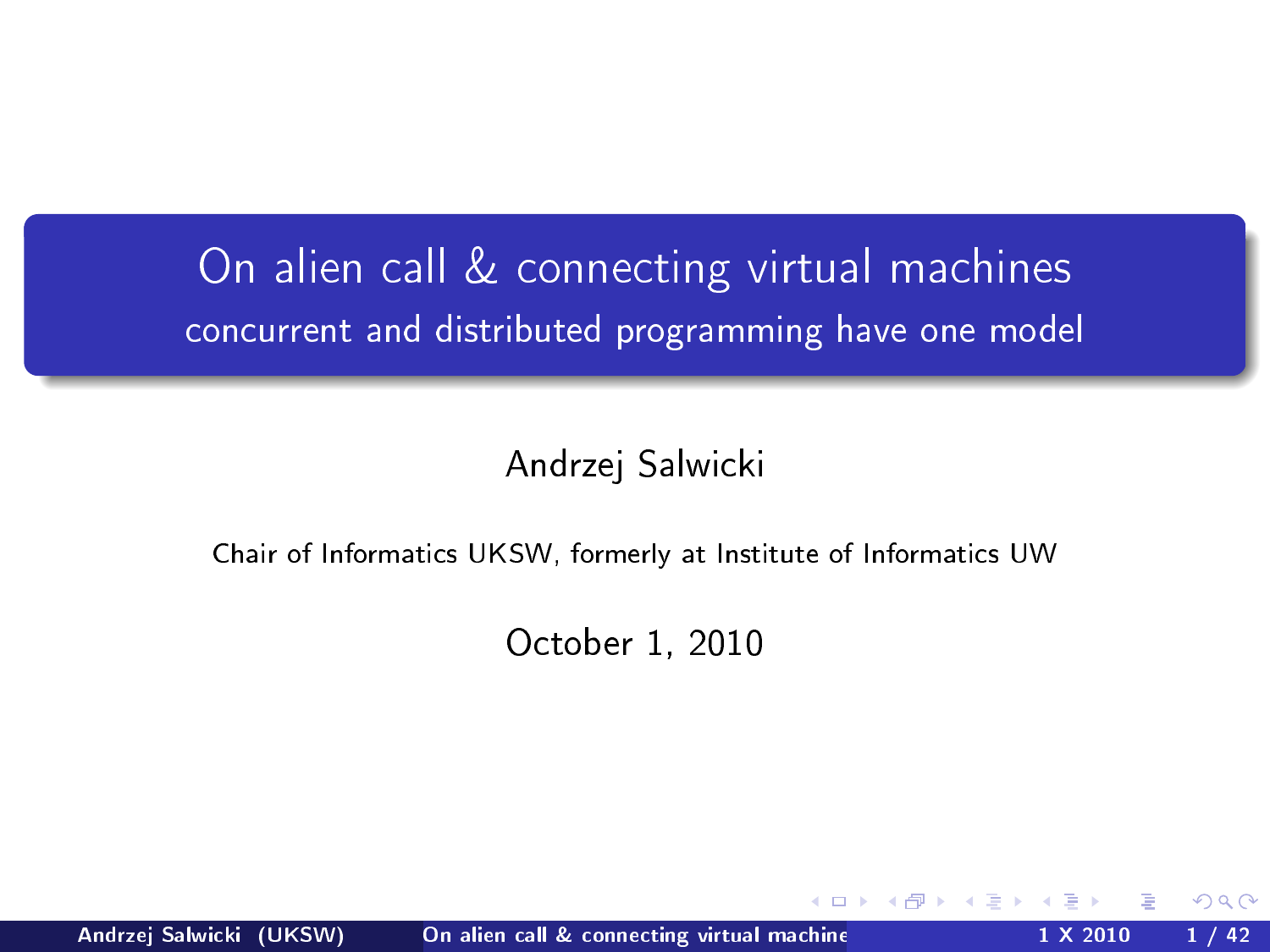# Our plan

#### **1** [Introduction](#page-2-0)

2 [Terminology](#page-3-0)

#### 3 [Assumptions](#page-4-0)

- 4 [Scenario of an active object](#page-7-0)
- 5 [Alien call protocol](#page-10-0)
- 6 [Properties](#page-15-0)

#### **[Examples](#page-18-0)**

#### 8 Specification

- [Open problem](#page-31-0)
- **•** [Question](#page-33-0)
- **o** [Remarks](#page-38-0)

 $\leftarrow$ 

 $QQ$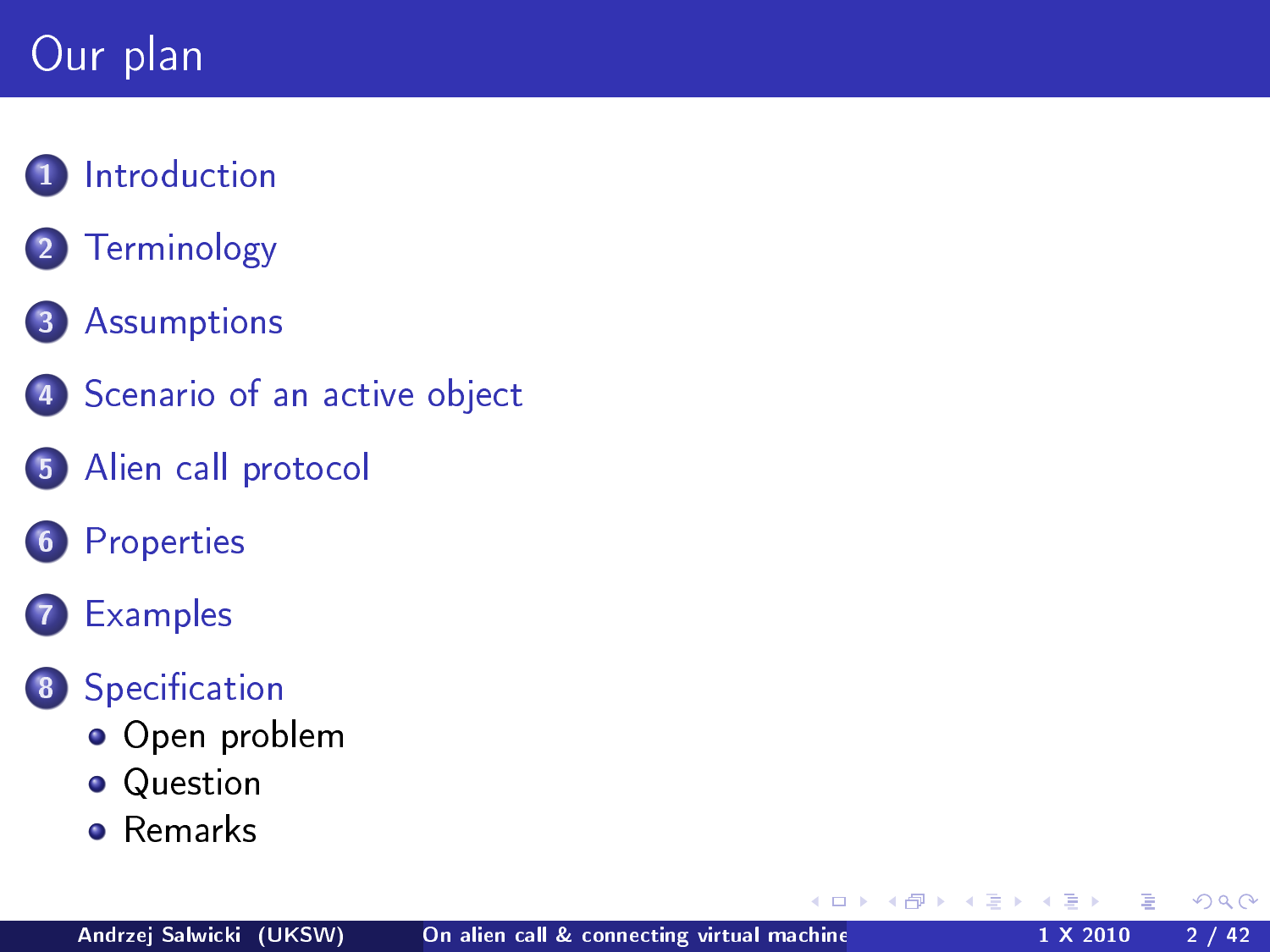<span id="page-2-0"></span>We present an original protocol of cooperation among active objects. It differs from the other approaches: monitors, rendez-vous, message passing. However, all known mechanisms of synchronisation and/or communication among processes can be easily defined by the proposed protocol. The second part of our message says: concurrent and distributed programming can be done in a uniform way. Remark, that in most cases the tools used for concurrent programming differ from the tools of distributed programming. Our approach makes the process of programming easier. The ideas we present are of general and universal character. They may be adapted in various environments. The methodology of programming active objects was validated by an implementation in Loglan 82 programming language. Consequently the examples will be given in this language.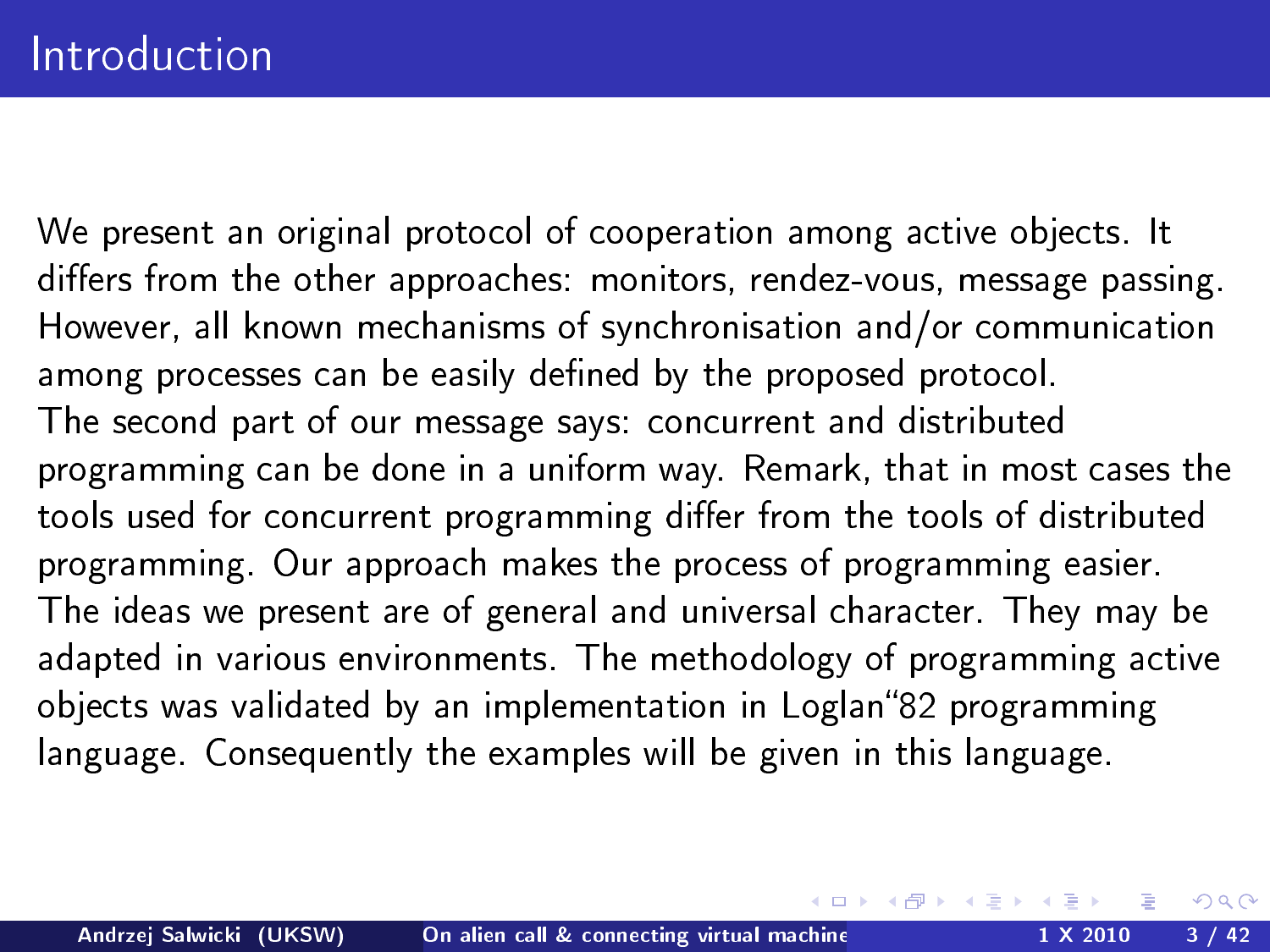Before going into details we need to fix the notions.

<span id="page-3-0"></span>thread  $-$  a segence of instructions to be executed, it is a property of active object - any object equipped with a nonempty sequence of instructions, in Java they are contained in the method run.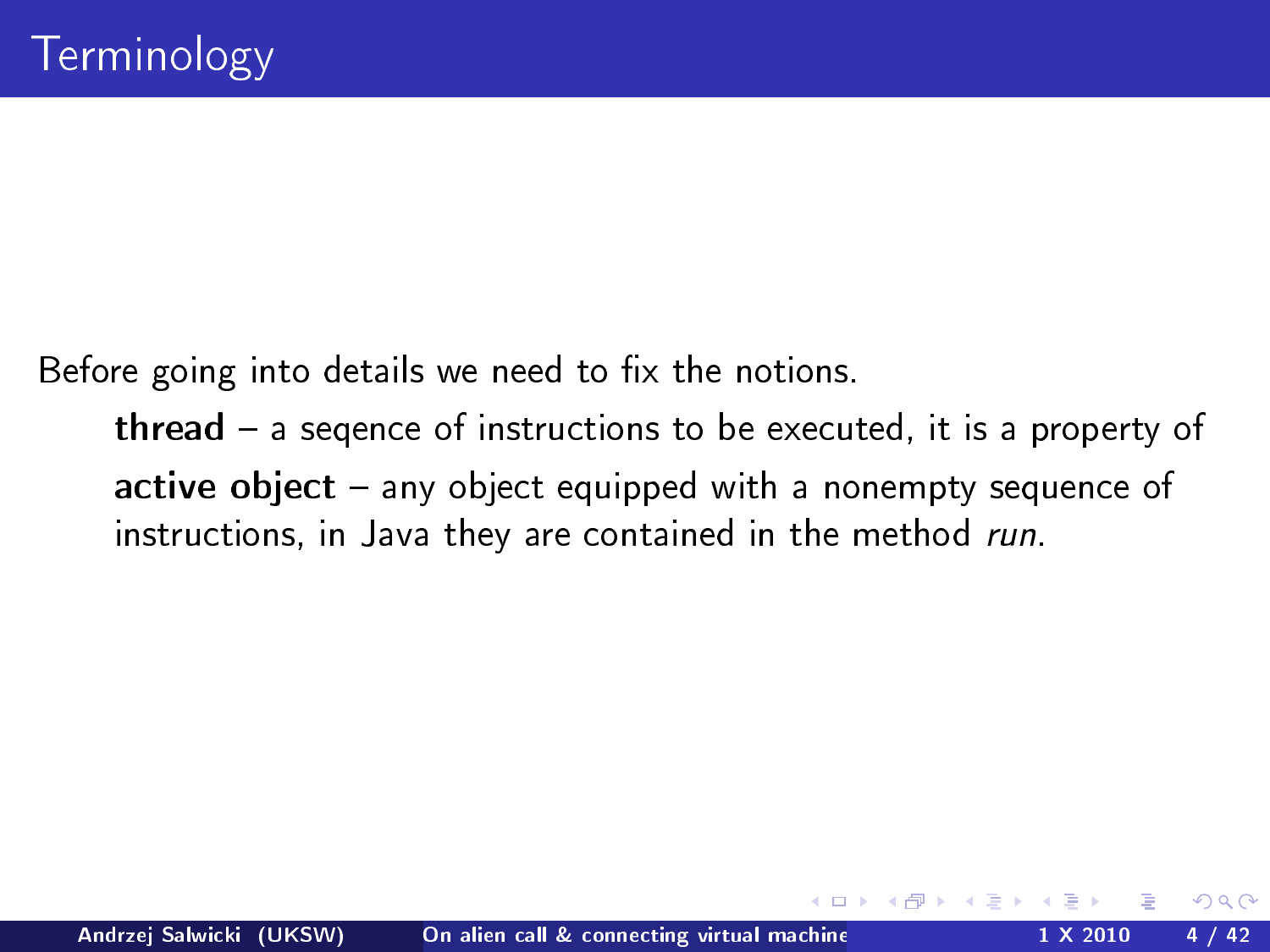# Assumptions I

We assume that programs and systems of programs are written in one object-oriented programming language  $\mathcal{L}$ . Next, we assume that the language  $\mathcal L$  admits one predefined class process (The name is of no importance, one may prefer the name ActiveObject). The objects of this class and of classes derived from it will be called active objects. Each active object o has the following properties:

- object o has a thread i.e. a list of instructions to be executed,
- o object o is either in passive state or in active state,
- the object may enter an active state (In the state the instructions of the thread are executed concurrently with the instructions of other threads. The main program is also a thread.)
- **•** the active object may enter a passive state (e.g. when the command suspend() is executed),
- **e** each method of the object is either enabled or disabled. Initially all the methods of any active object are disabl[ed](#page-3-0).

Andrzej Salwicki (UKSW) On alien call & connecting virtual machine 1 X 2010 5 / 42

<span id="page-4-0"></span> $\Omega$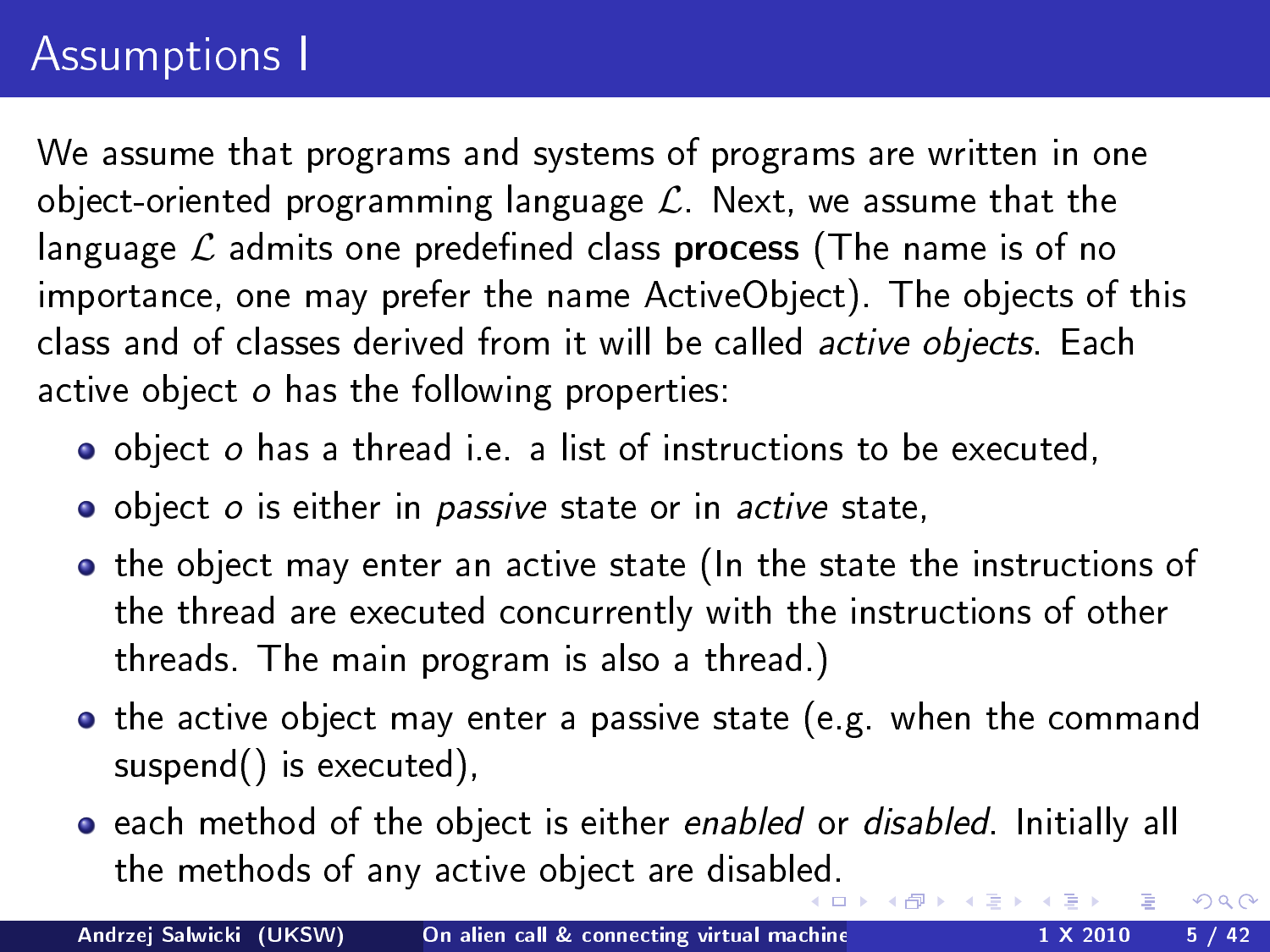- $\bullet$  instruction enable (list of methods) causes that all the methods from the list become enabled. (One may believe the enabled methods are public.)
- $\bullet$  instruction disable (list of methods) causes that all the methods from thelist become disabled. (Analogously, one may believe the disabled methods are private). The status of a method may change from disabled to enabled to disabled etc....
- instruction accept is a point of rendez-vous with an instruction calling a method of this process...

nar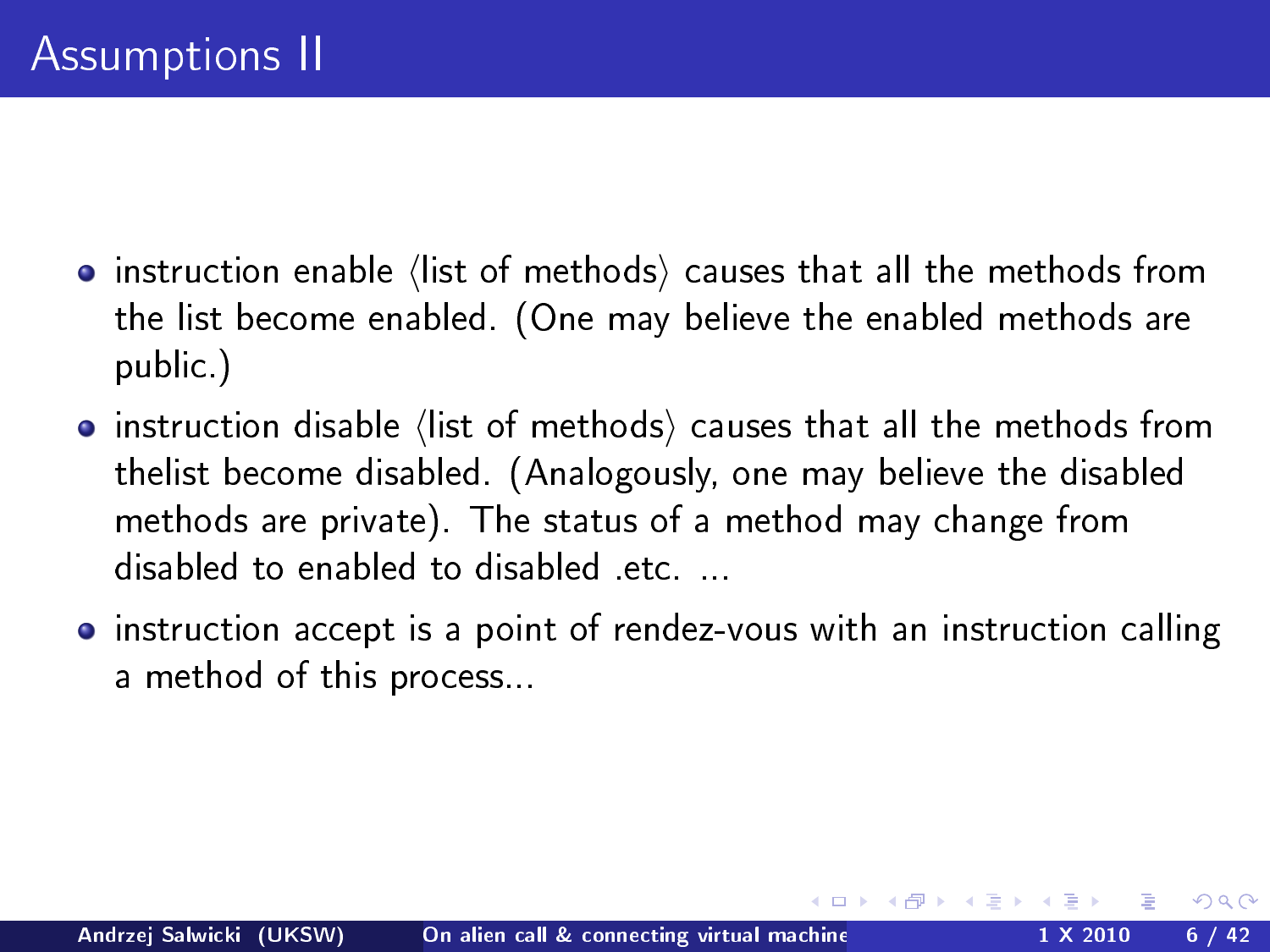#### a calling instructuction - has the form call o.method(...)

and is executed in cooperation with a corresponding instruction accept in the thread of process o (synchronous alien call) or interrupts the execution of the called process o (asynchronous alien call). The asynchronous alien call occurs when the method m is enabled in process o.

<span id="page-6-0"></span>Alien call differs from calling a method in a monitor object. In Java a call of the method which belongs to an object (monitor) o is executed by the thread of caller. Here we postulate that it is a callee which is to execute the method. It implies that the two processes: the caller and the callee have to cooperate.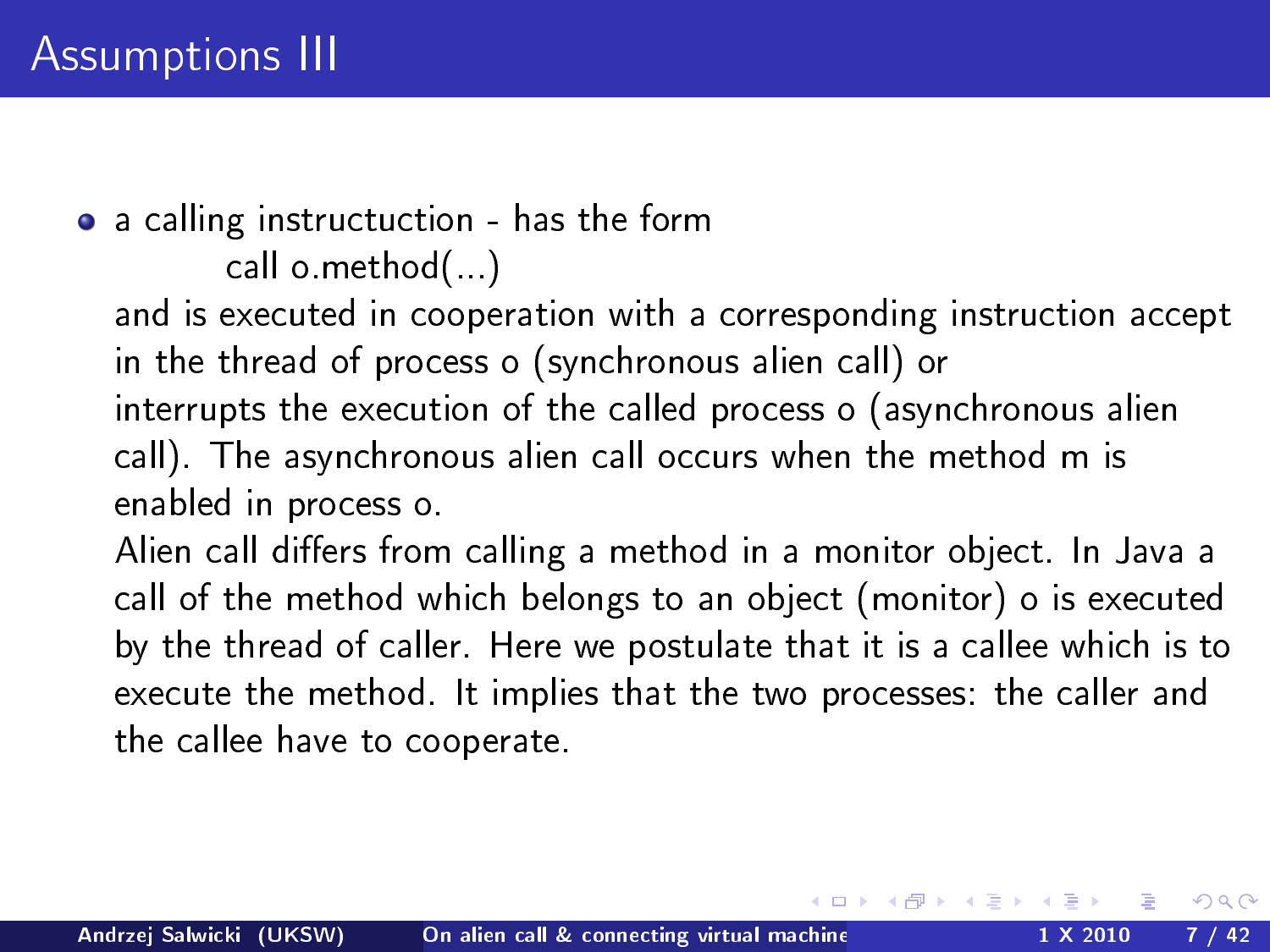Creation of an active object:

Elaboration of the object expression new MyProcess(parameters) returns an object o of type Myprocess. Hence, the execution of the assignment instruction

```
z := new MyProcess(parameters)
```
leads to a new configuration where, the set of existing objects is augmented by the object o, object o is the value of the variable z. One may say also, the object o is pointed out (is referenced to) by the variable z. Remark, the object may be allocated on one computer and the variable z may be on another computer. An active object o after it has been created, remains in the state Passive. Another active object, owner of variable z, such that the value of z is the object o may activate the . Object o of name z becomes Active when another object executes the command resume(z). An active object may execute command suspend() and enter the state passive.

<span id="page-7-0"></span> $2990$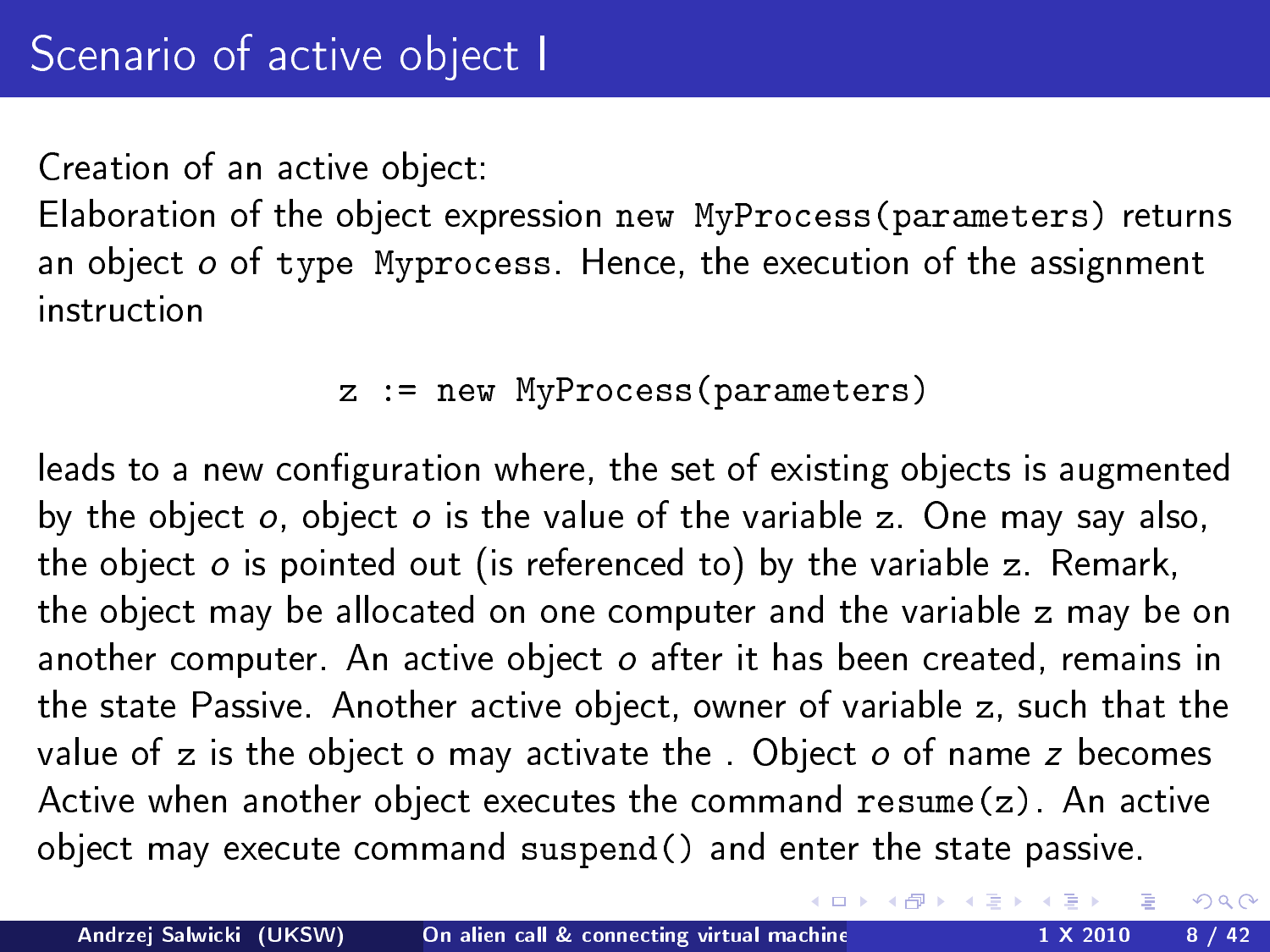Termination: an active object may reach the end of its thread, for example it may reach end Myprocess. In this case the active object is killed and deallocated. For the object cannot be activated again and its resources being private will never be accessible from outside.

<span id="page-8-0"></span>Awaiting  $-$  an active object may enter the state Awaiting if it awaits for a partner object to jointly execute a procedure instruction. It happens if either the current object begins execution of alien call of a procedure or if the object begins execution of the instruction accept (see below).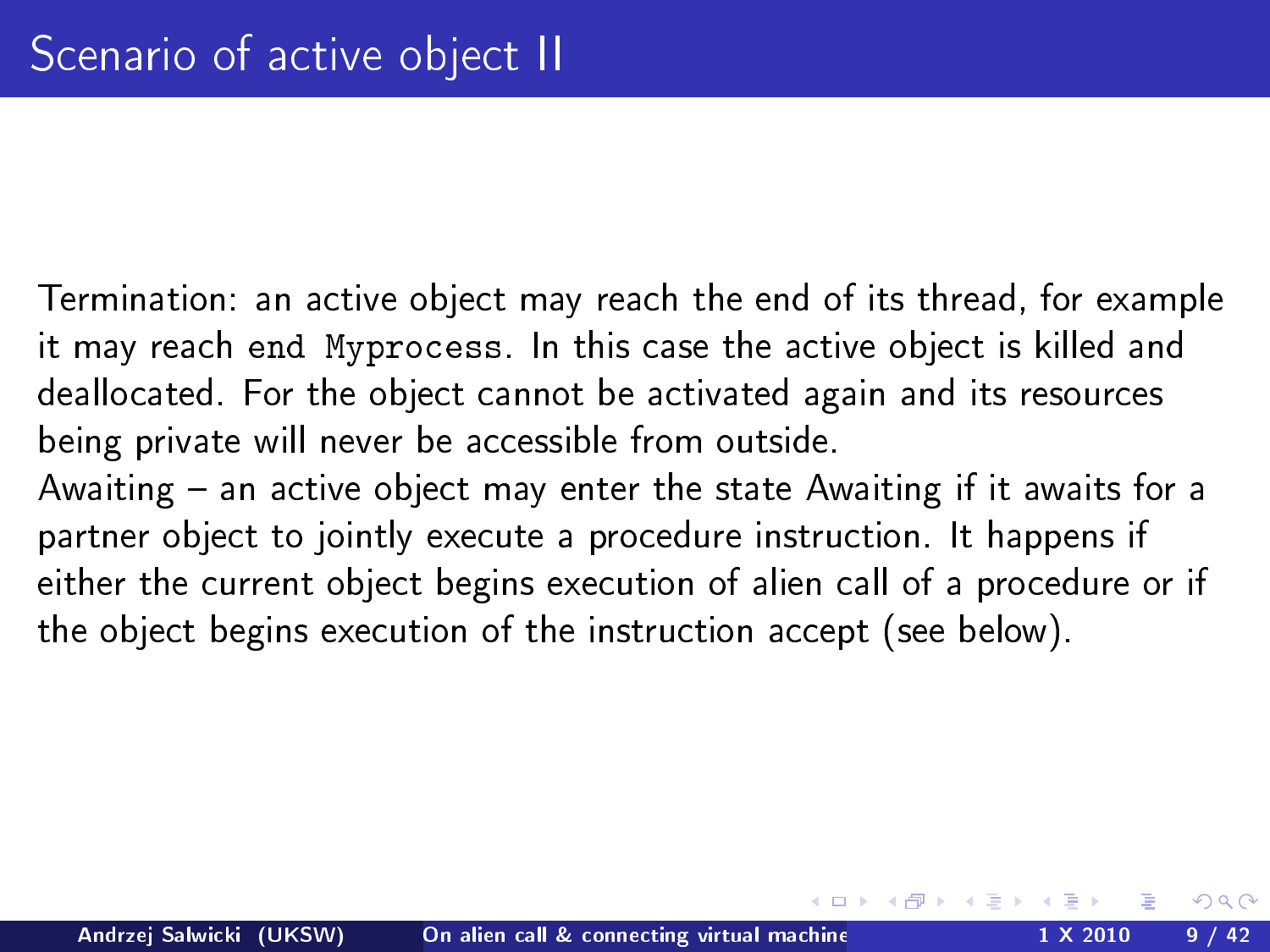#### Scenario of active object III



Rysunek: The scenario of acti[ve](#page-8-0) o[bj](#page-10-0)[ec](#page-6-0)[t](#page-7-0)

<span id="page-9-0"></span> $2Q$ 

Andrzej Salwicki (UKSW) On alien call & connecting virtual machine 1 X 2010 10 / 42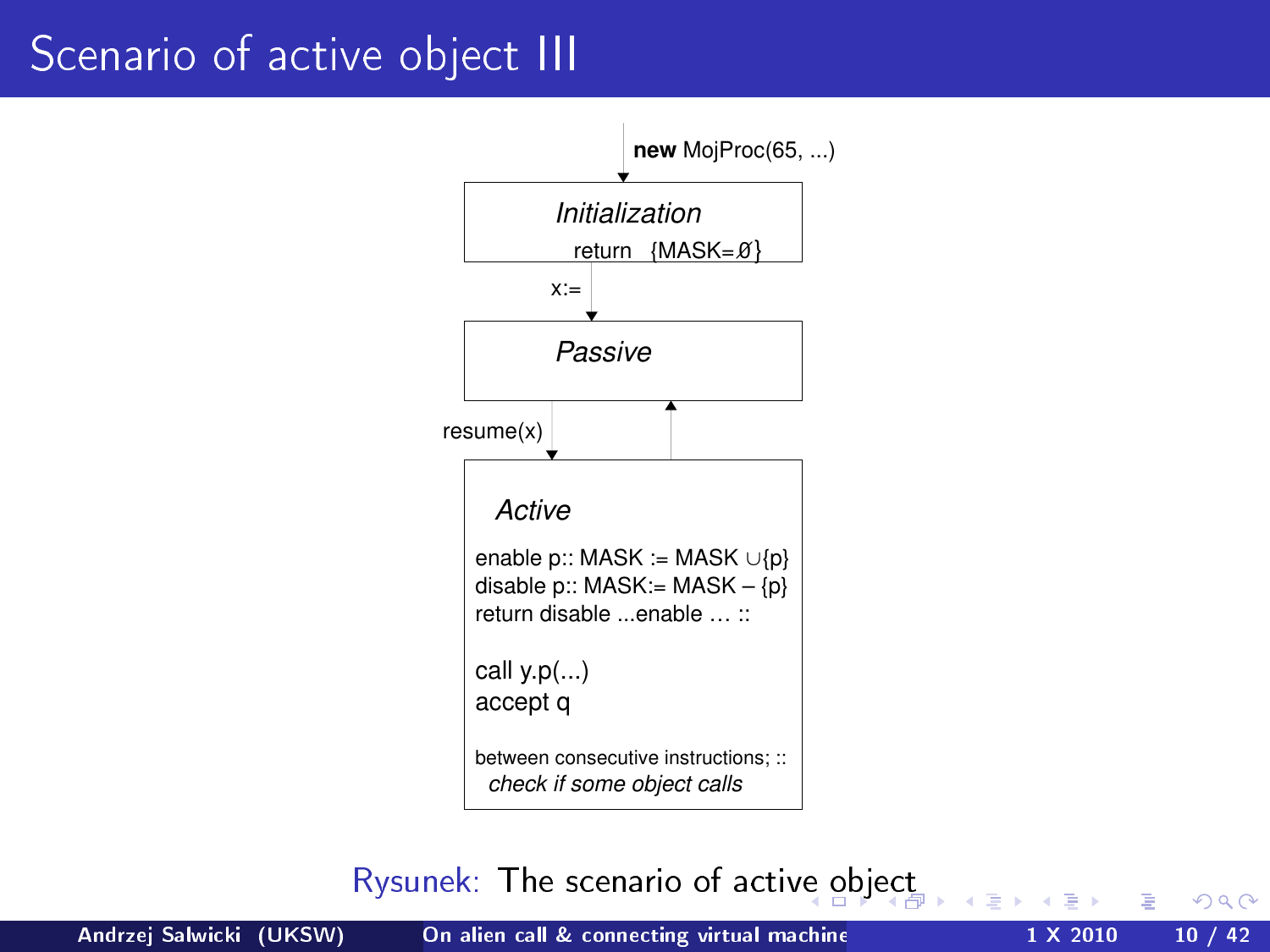We shall illustrate the protocol by a series of pictures.



 $\leftarrow$ 

<span id="page-10-0"></span> $QQ$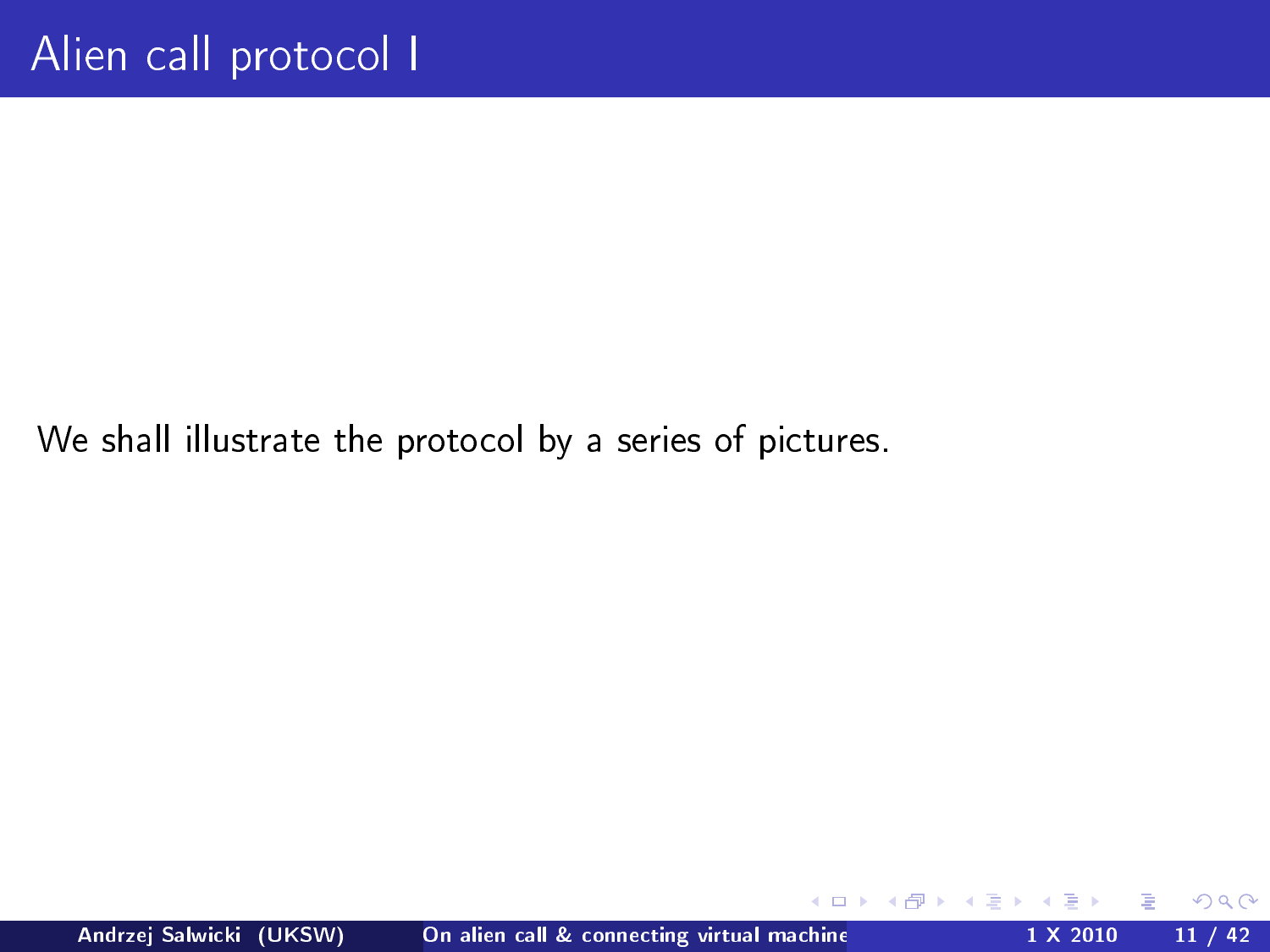## Alien call protocol II



#### Rysunek: Protocol of alien call part1

**K ロ ト K 何 ト K ヨ ト K** 

D. B  $2Q$ 

Andrzej Salwicki (UKSW) On alien call & connecting virtual machine 1 X 2010 12 / 42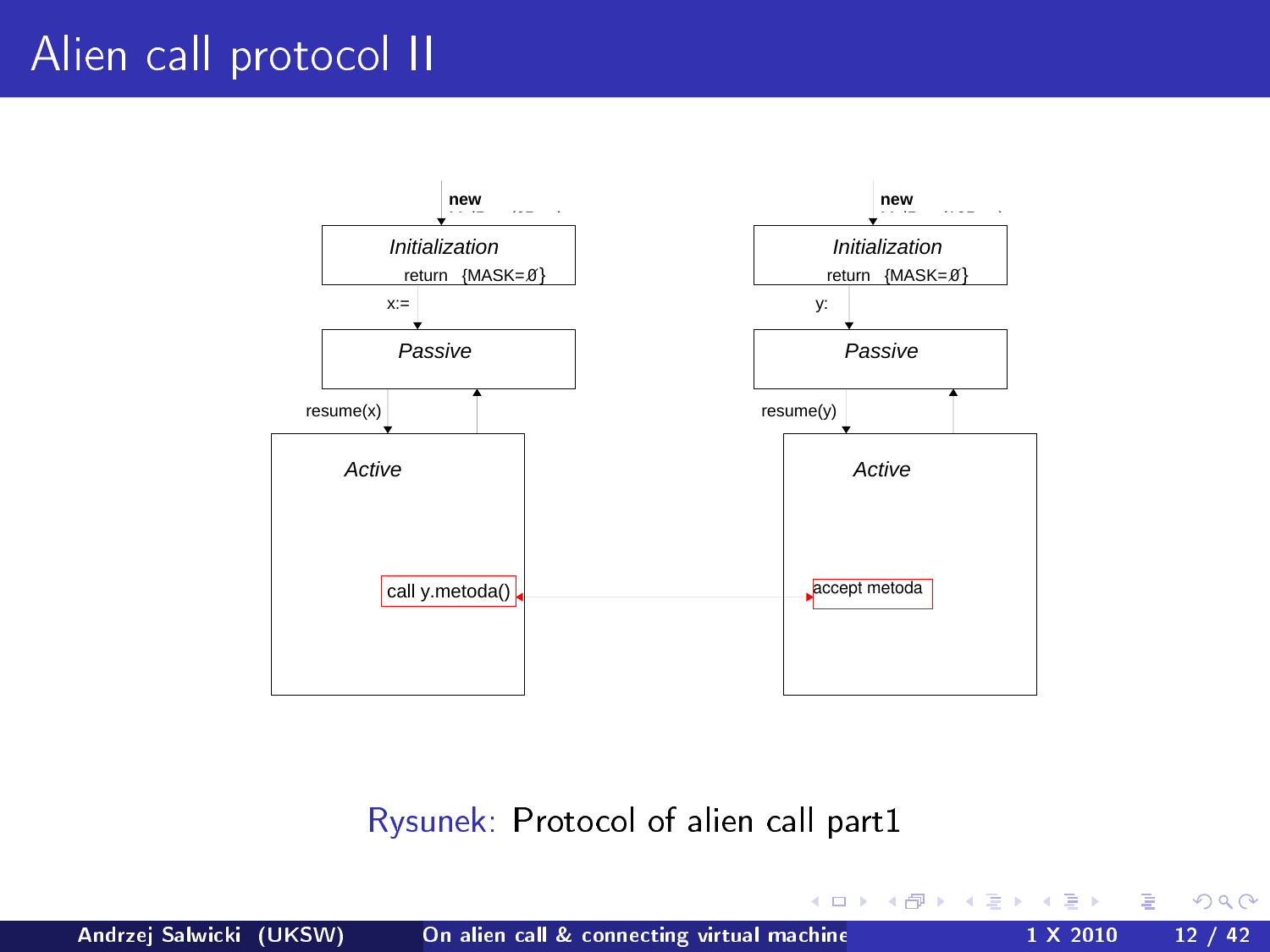## Alien call protocol III



Rysunek: Protocol of alien call part 2

∍

 $2Q$ 

÷

**In** 

イロト イ母ト イヨト イ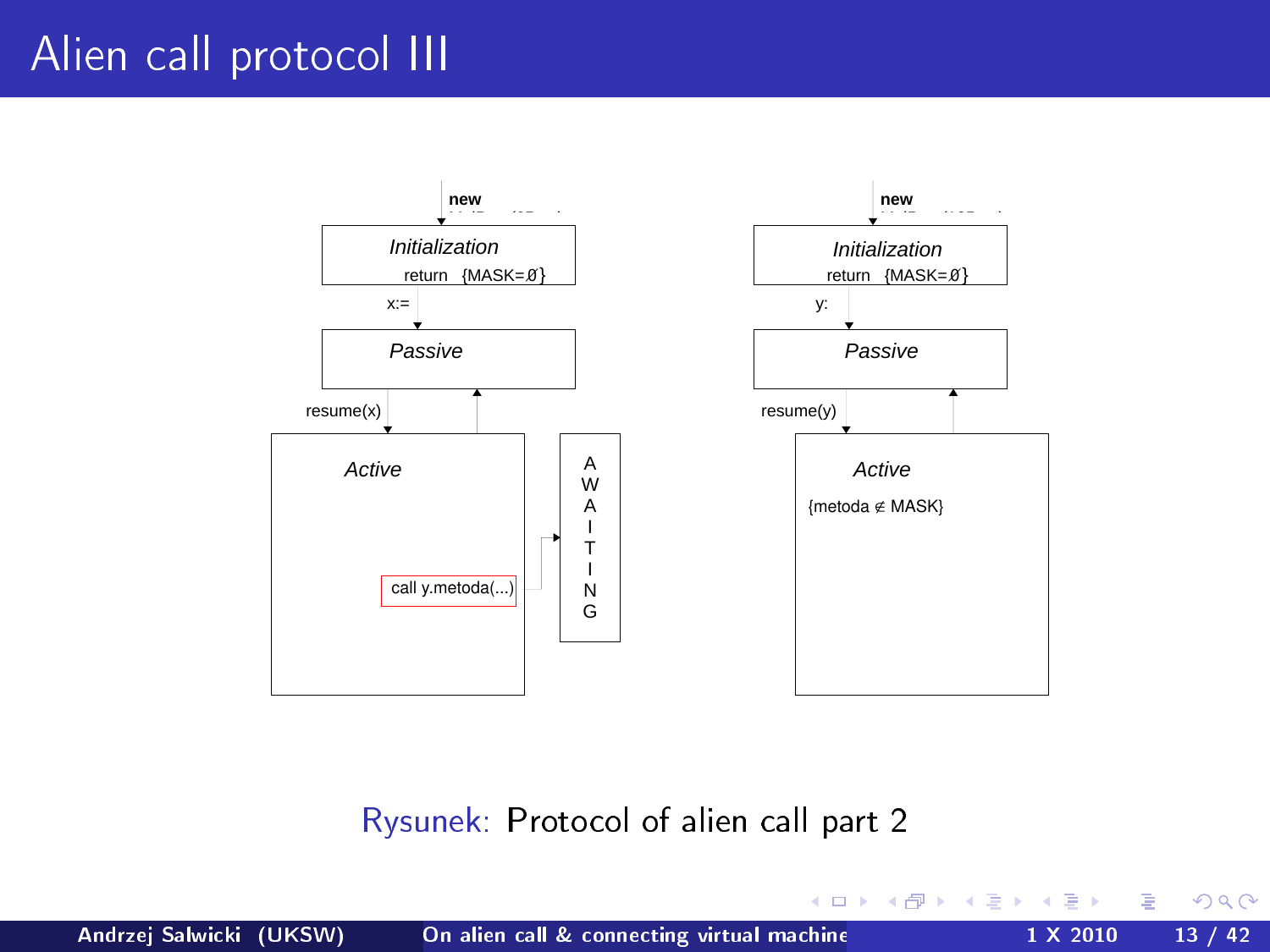### Alien call protocol IV



During execution of instruction accept: MASK (of thread y) := MASK∪ {metoda}. While no active object execute instruction ...call y.metoda;", active object y is awaiting.

Rysunek: Protocol of alien call part 3

 $2Q$ 

イロト イ母ト イヨト イ

重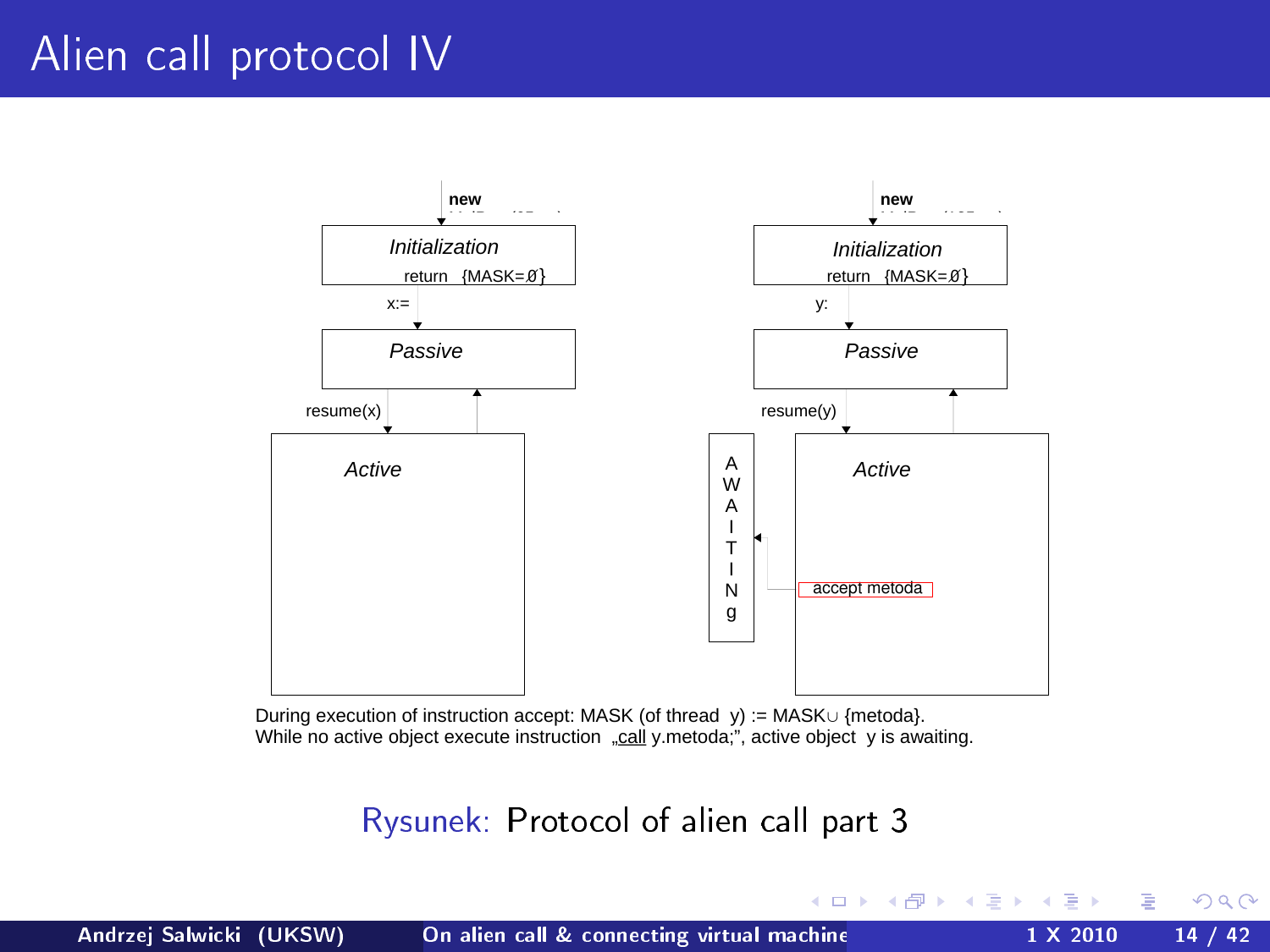## Alien call protocol V



Asynchronous case: when active object x calls metoda in y and metoda ∈ MASK, the thread of active object y is interrupted, object y executes method metoda and returns to its own thread.

#### Rysunek: Protocol of alien call part 4

 $2Q$ 

イロメ イ母メ イヨメ イヨメー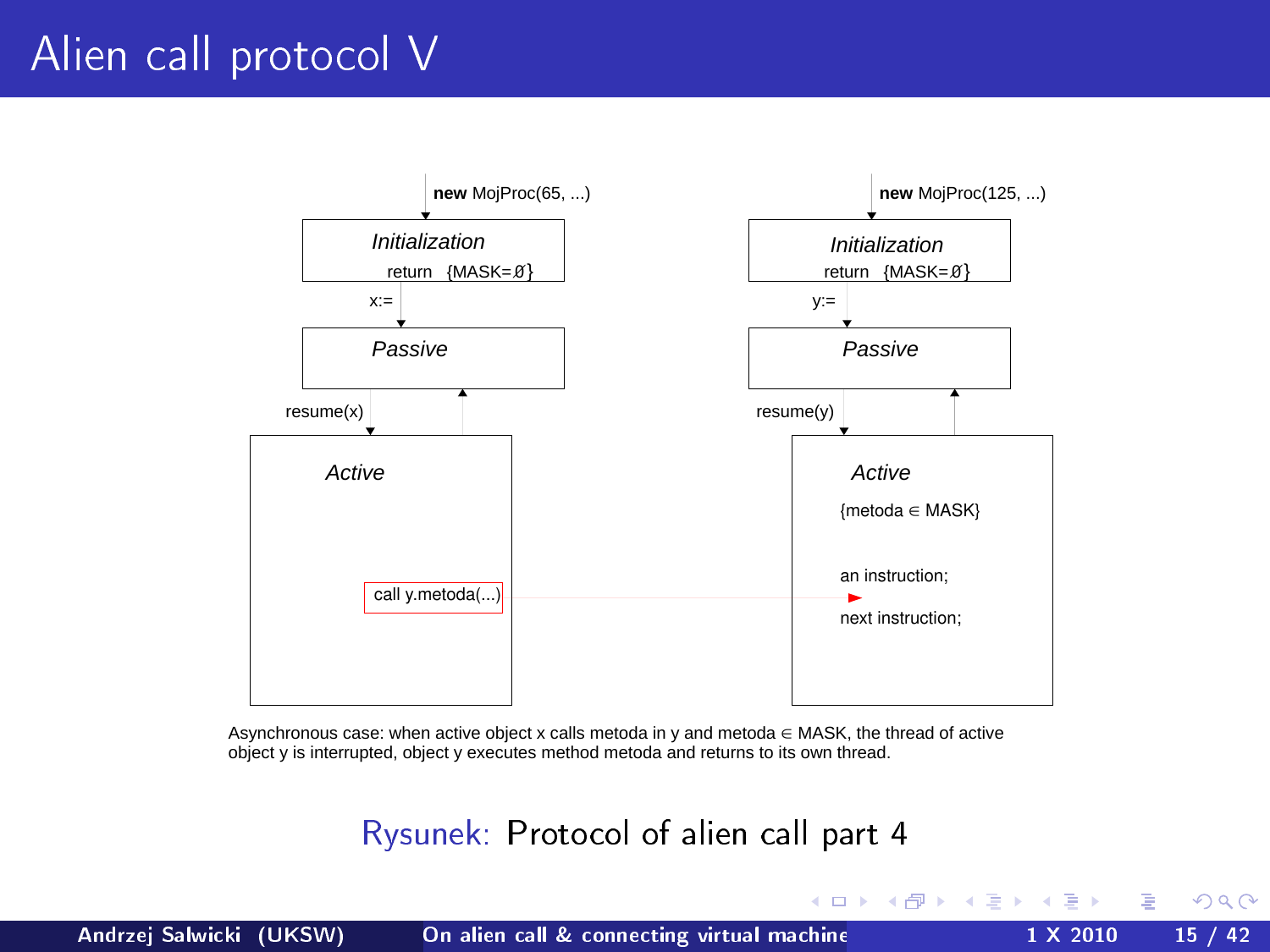In this section we attempt to describe the properties of active objects from the point of view of a user.

- P1 An active object is created and memorized when an assignment instruction z:=new Myprocess() is executed. Note, creation of an active object without assignment has no sense, for the newly created object will become a garbage immediately.
- P2 The newly created object will be allocated on a computer indicated by the value of the first parameter. The value 0 tells that new active object will be allocated and run on the same computer (concurrency).

<span id="page-15-0"></span>つのへ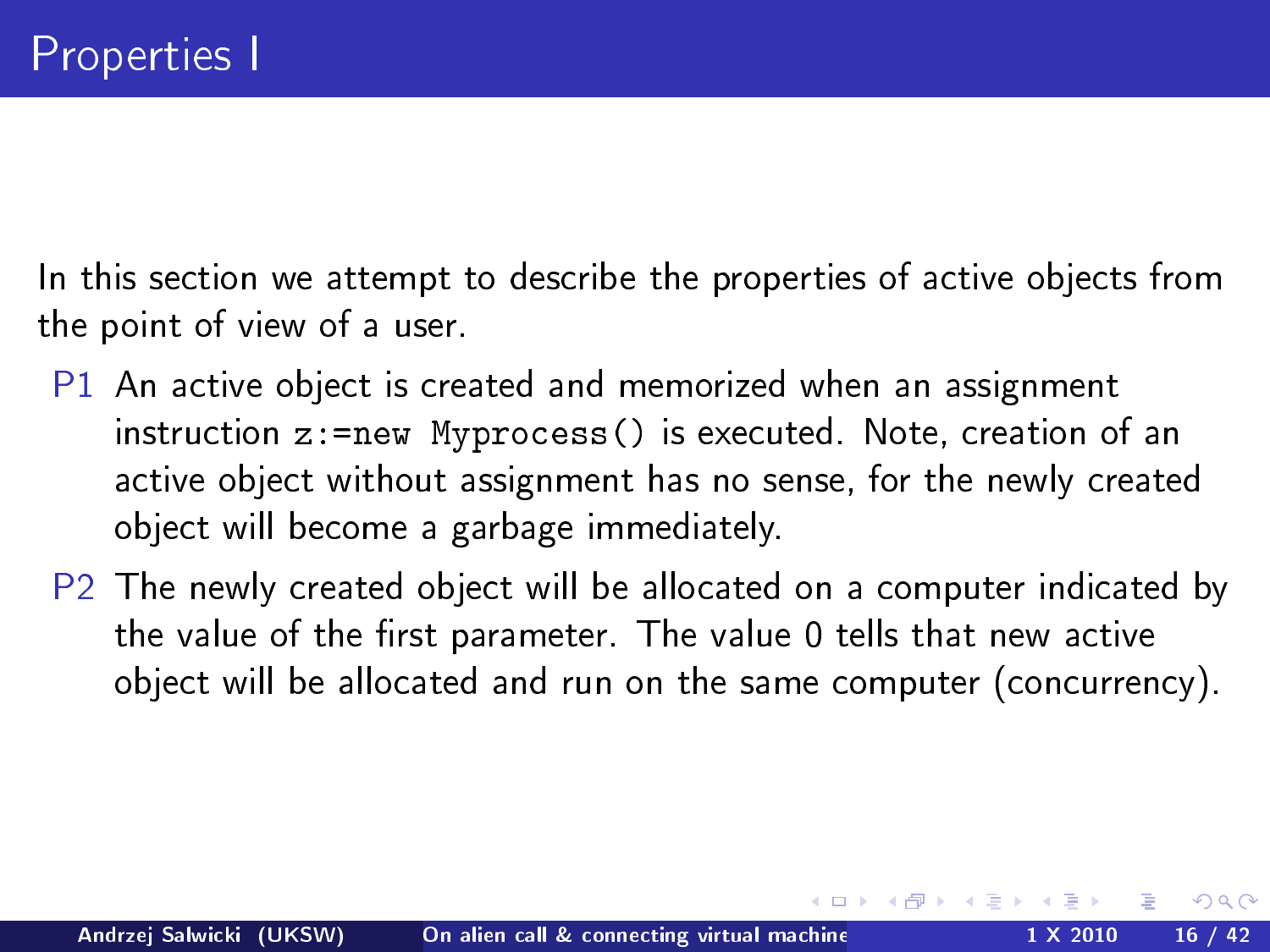## Properties II

P3 Mutual exclusion. If several active objects simultaneously execute alien procedure calls of one active object  $o$  (a callee), then only one at the time may execute it.

The following algorithmic formula expresses the mutual exclusion of n parallel alien calls. The formula abstracts from the possible other threads.

 $\Box$   $\parallel_{i=1}^{n} [\circ.m_{ij}; R_{i}] \alpha \Leftrightarrow$ 

 $\bigvee_{k=1}^n \Box \, \overline{\circ.m_{k_j}}; [\, \Vert_{j=1,j\ne k}^n \ [\circ.m_{j_j};\,R_i]\, \Vert \,\, R_k]\alpha$  The expression  $\overline{o.m_{k_j}}$  denotes the body of the method m in object o, modified by the actual parameters.

P4 Dynamic public/private methods. Each method of an active object may be public in one moment and private in another one. A method  $m$  is public when its name is in the mask of the object, when its name does not belong to the mask, the method is private.

つのへ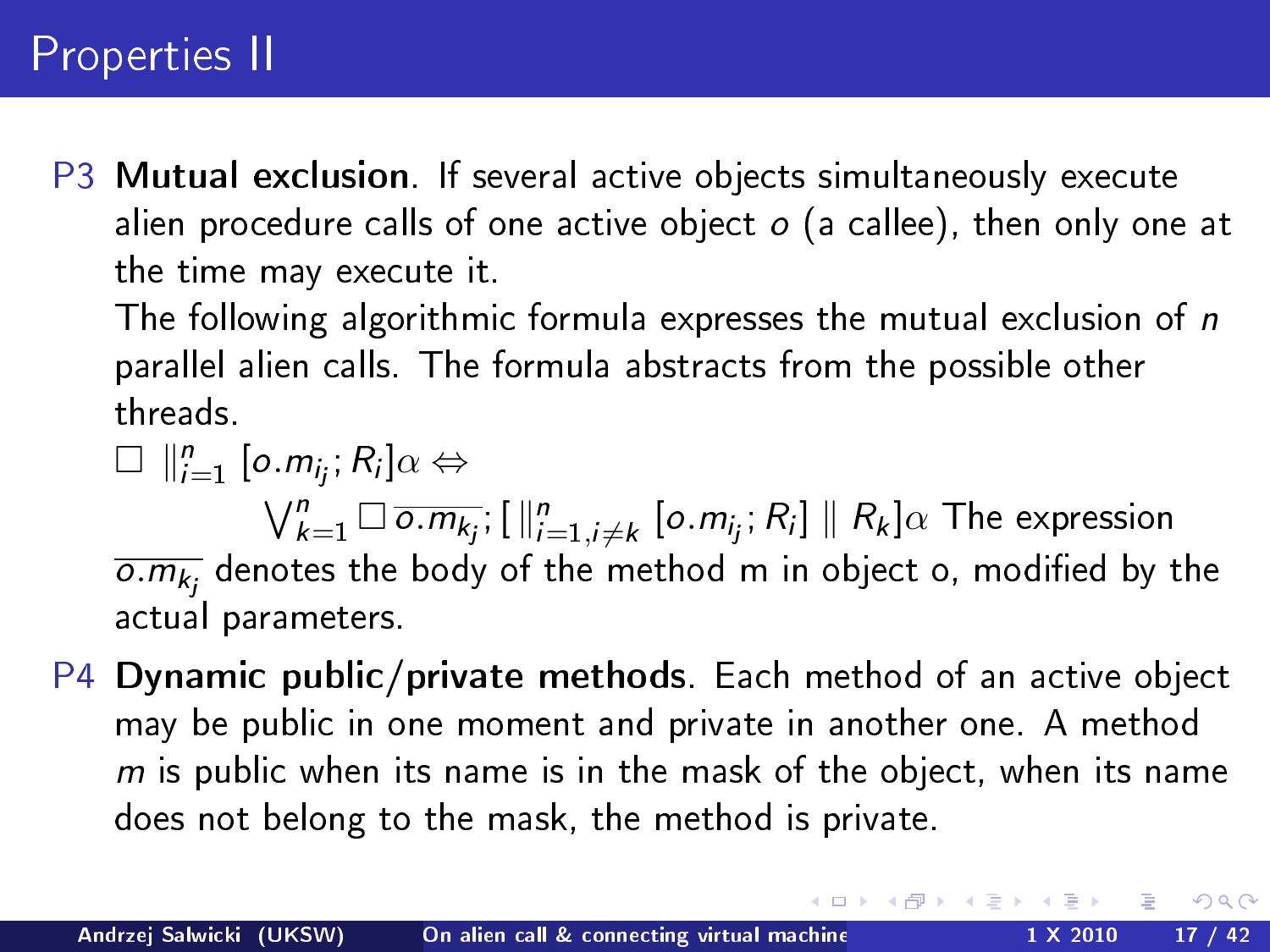## Properties III

- $P5$  When one active object calls a method m of another active object and the method  $m$  is in the mask then we have an effect of interruption. The callee interrupts its own work and executes a service for the caller object.
- P6 When one active object calls a method  $m$  of another active object and the method  $m$  is not in the mask and the callee executes the instruction accept with the name  $m$  on the list, then we have an effect of *meeting*. The caller object and the callee object meet and execute the called method jointly.
- P7 Each active object may be once a client calling a procedure in a remote active object and in another moment it can be a server, ready to serve one of its procedures to other active objects.
- P8 Distributed concurrency is true fair concurrency. The programs like  $[p]$ =false  $\parallel$  while p do x := x+1] always terminate.

 $\Omega$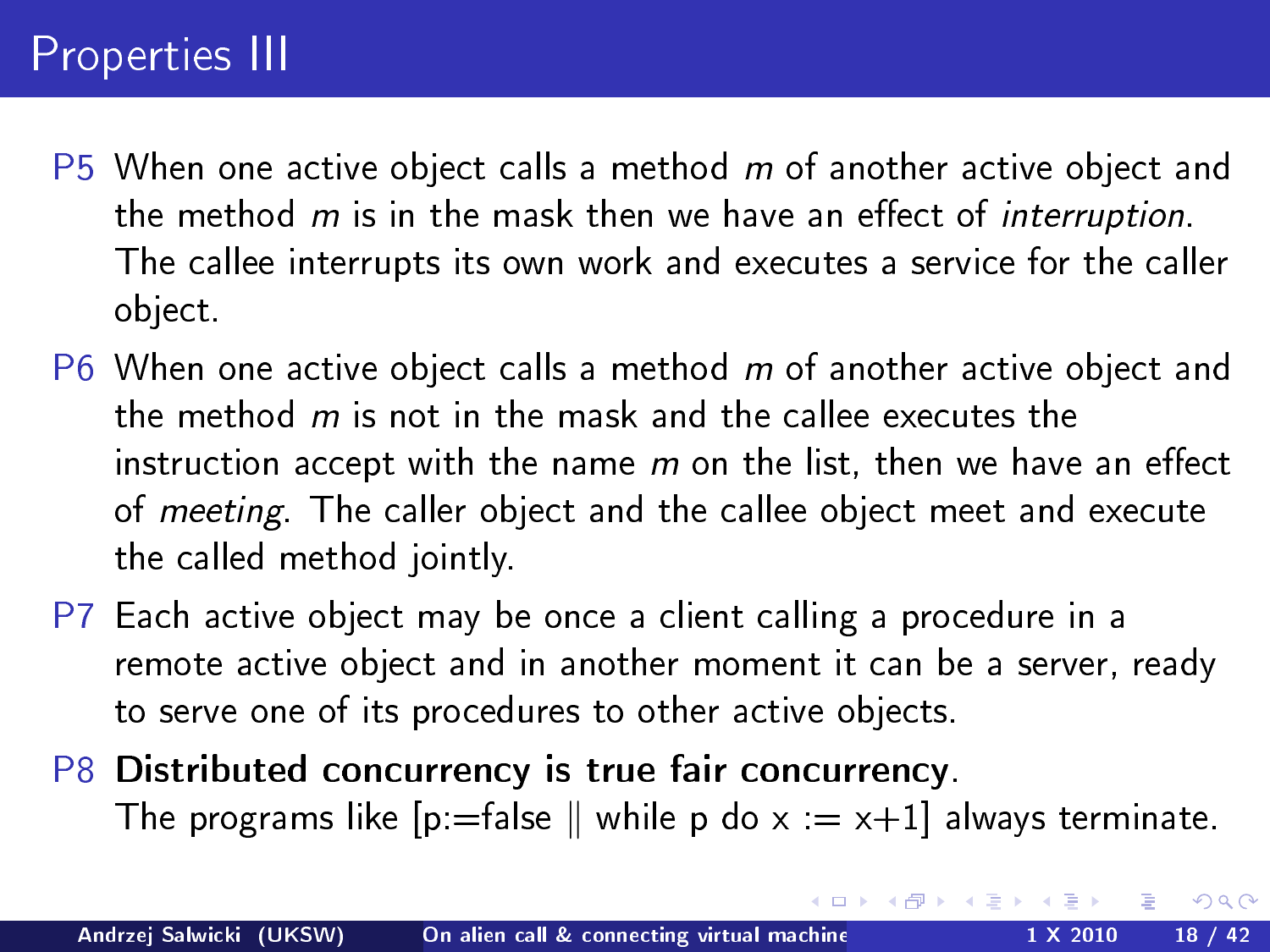## Example 1

We begin with an example showing a couple of threads printing in the screen.

```
program first;
   unit writer: process(node: integer, c: char);
       var i: integer;
   begin
       return;
       for i = 1 to 32 do
           write(c);
       od
   end writer;
var w1, w2, w3: writer:
begin
   w1 := new writer(0, 'a'); w2 := new writer(0, 'b');
   w3 := new writer(0, 'c');
   resume(w1); resume(w2); resume(w3);
end
```
<span id="page-18-0"></span>つくい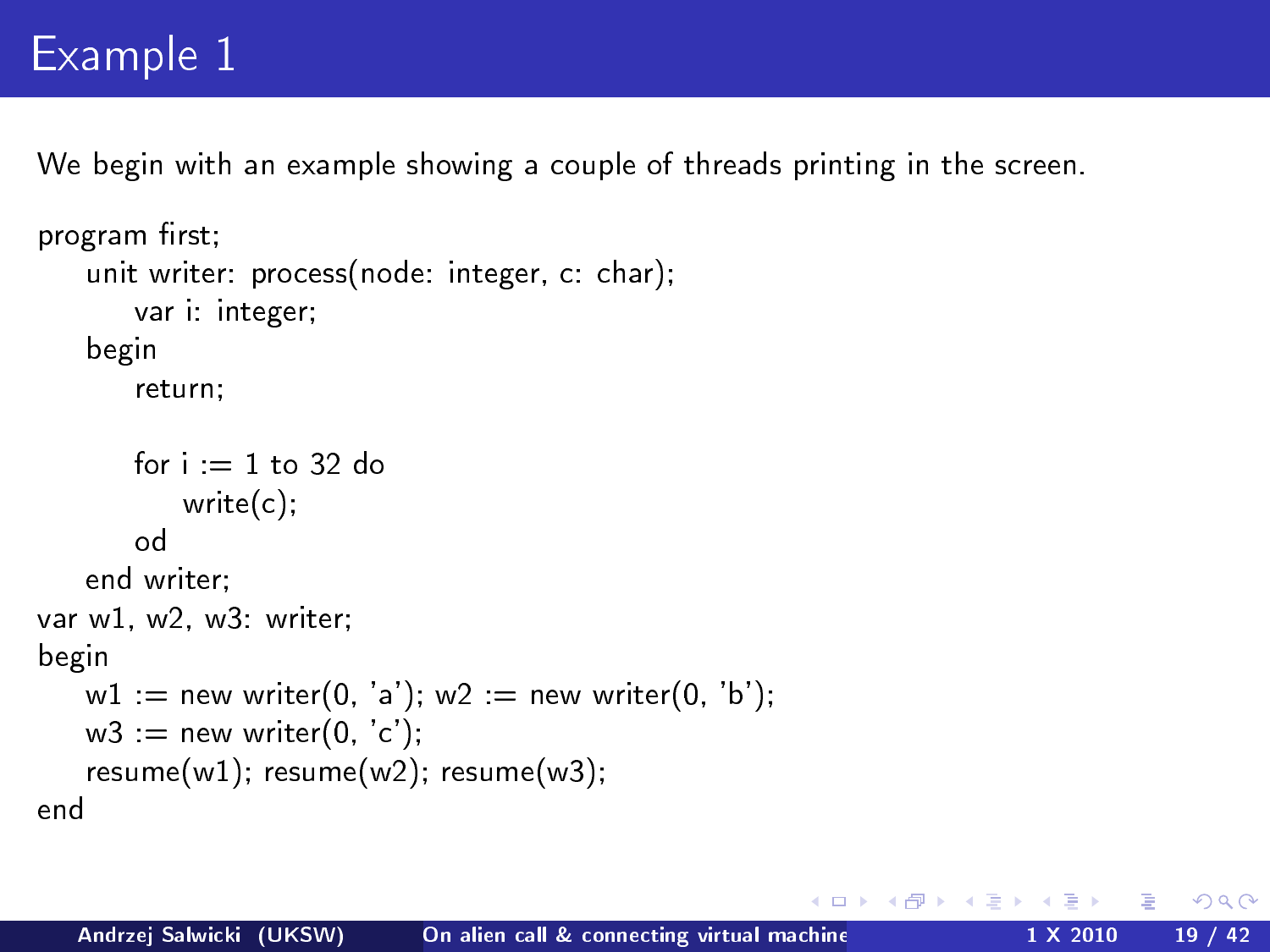Perhaps you guessed the image on the screen shows a mixture of letters 'a', 'b' amd 'c'. This is so because the threads w1, w2 and w3 compete for the screen - their common resource. From this example we learn that:

- **4** processes, aka active objects, are created dynamically, by means of new expression,
- 2 instructions of a process (after begin) divide to constructor and thread. Instructions of constructor terminate with return instruction, instructions appearing after return form a thread.
- **3** the first parameter of new, equal 0 indicate that active object will be allocated on the same virtual machine.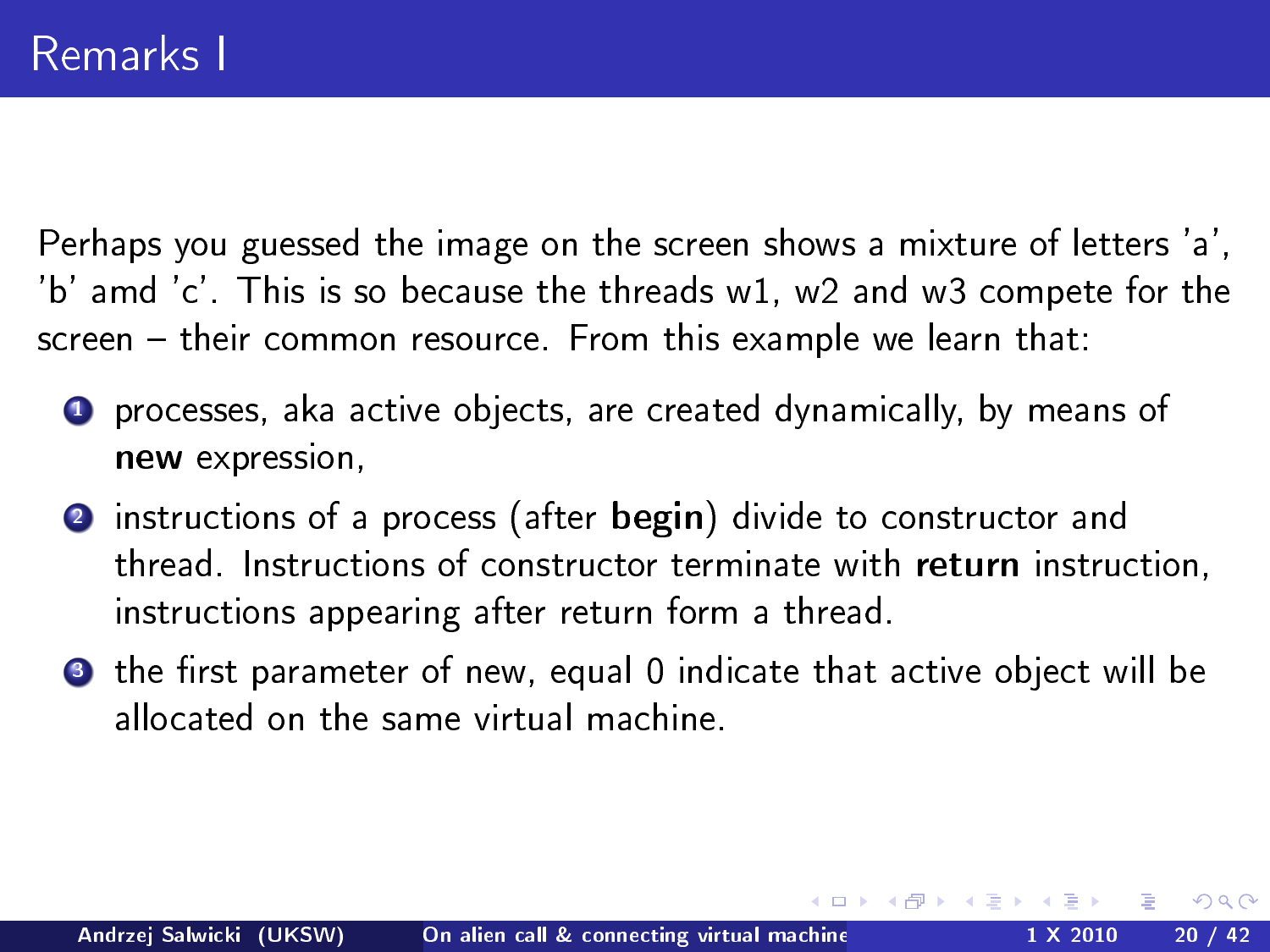Our next example shows how to define a semaphore, the tool for synchronization of processes. A semaphore s is an active object with three methods: pass, free and fin. The methods have empty bodies. The thread of the semaphore s repeats instructions accept pass,fin; accept free, fin; until one of clients execute the command call s.fin. If all clients follow the same scheme call s.pass; critical section; call s.free, then no interleaving of commands of critical sections is posible. allowframebreaks

 $\Omega$ 

```
program Second;
   unit binarySemaphore: process(node:integer);
   unit pass: procedure;
   end pass;
   unit free: procedure;
   end free;
   unit fin: procedure;
   begin
       bol := false:
```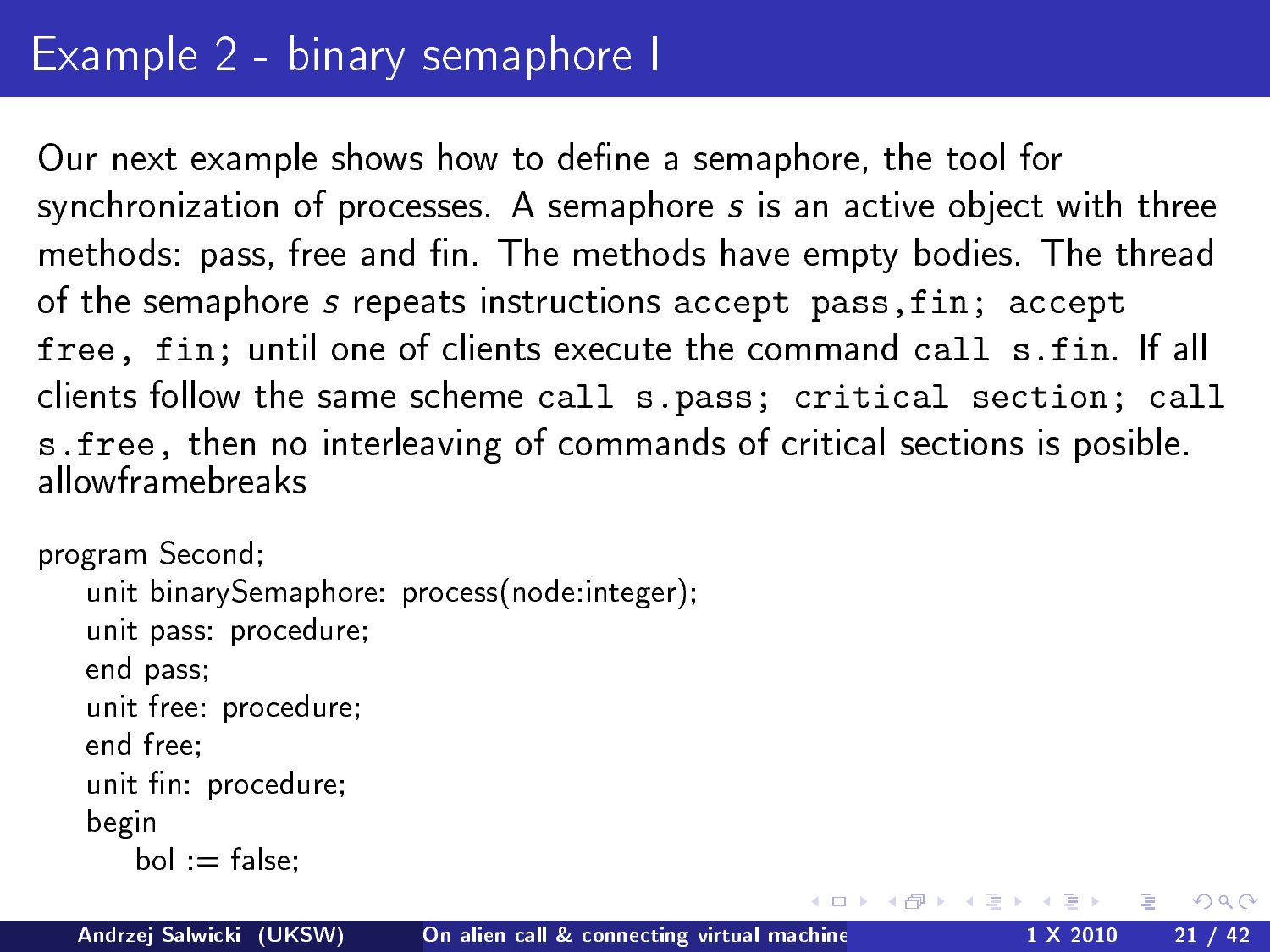## Example 2 - binary semaphore II

```
end fin:
   var bol: boolean;
begin
   bol := true;
   return;
   enable fin:
   while bol do
       accept pass;
       accept free
   od;
end binarySemaphore;
unit writer: process (node:integer, nr:integer, c: char, sem: aSemaphore);
   var i: integer;
   unit fin: procedure;
   begin
   end fin;
begin
   return;
```
 $+$ 

 $\Omega$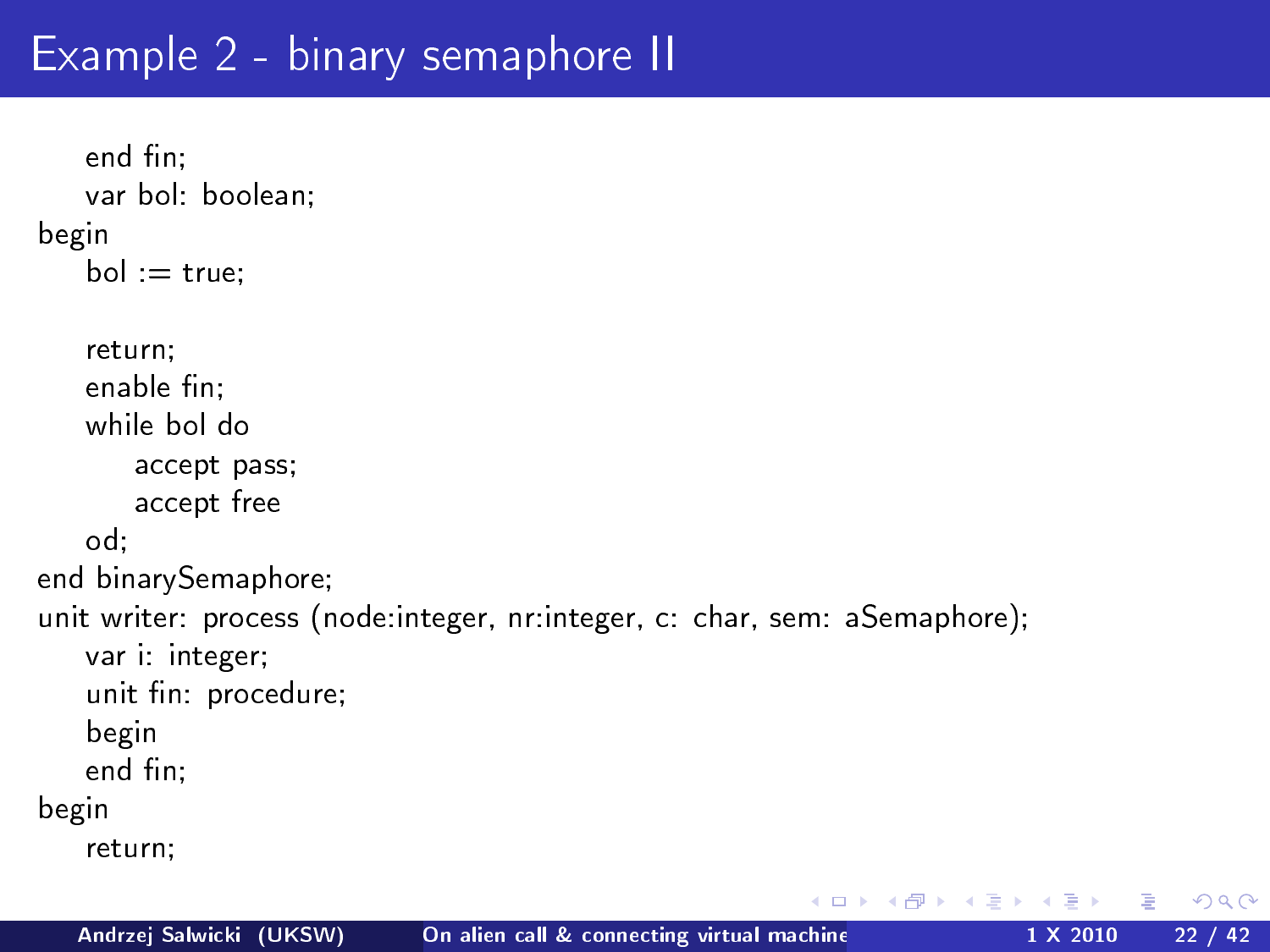```
call sem.pass;
   for i = 1 to 12 do
       write(a(i));
   od;
   writeln;
   call sem.free;
   accept fin;
end writer;
var s: aSemaphore, w1, w2, w3: writer, i: integer;
begin
   s = new aSemaphore(0);
   resume(s);
   w1: = new writer(0,1,'a',s);
   w2 = new writer(0,2,'b',s);
   w3 = new writer(0,2,'c',s);
   writeln("press Enter");
   readln;
   resume(w1);
```
つくい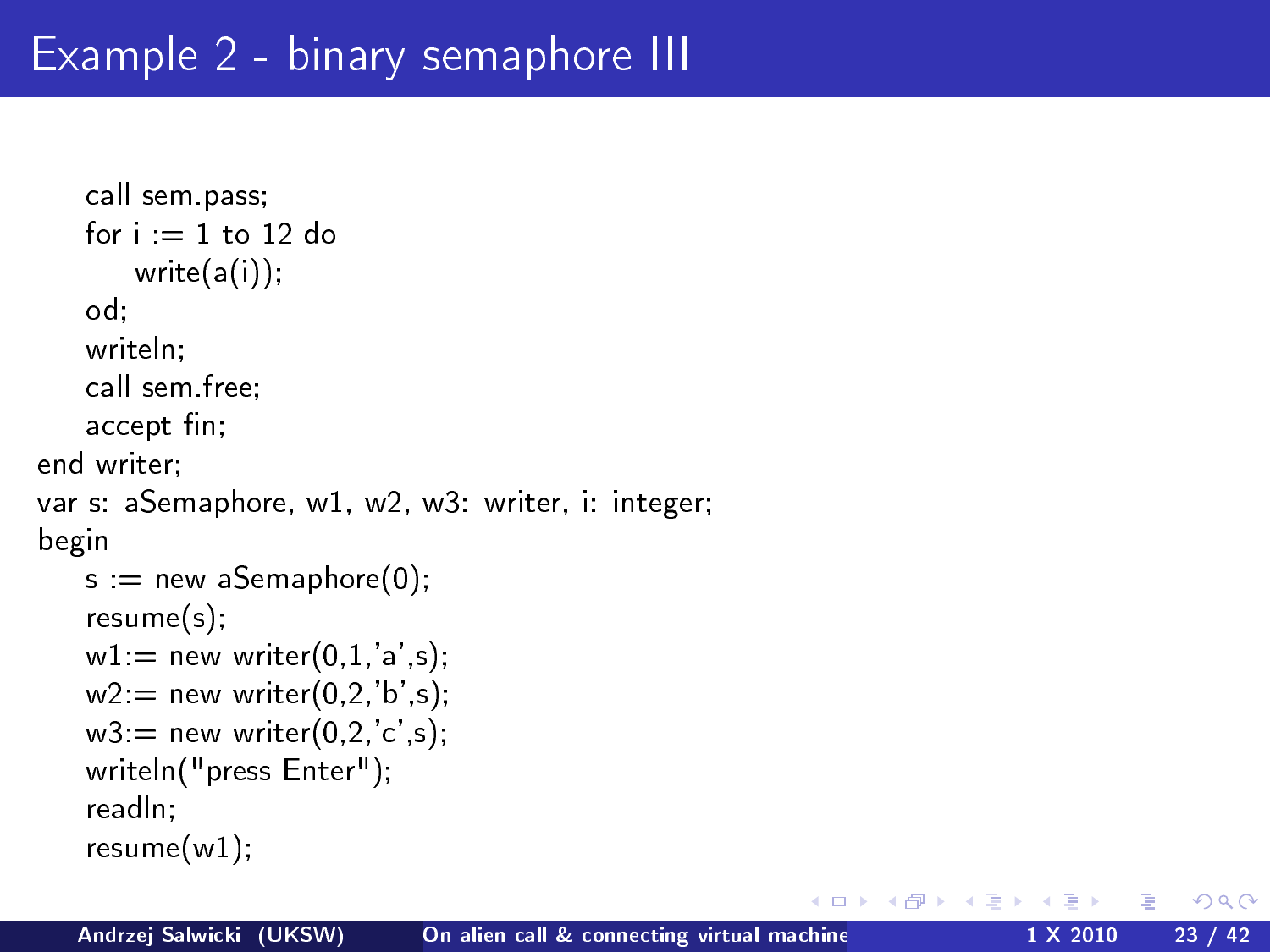```
resume(w2);
   resume(w3);
   cal w1 fin; call w2 fin; call w3 fin;
   call s.fin;
end Second
```
 $+$ 

 $QQ$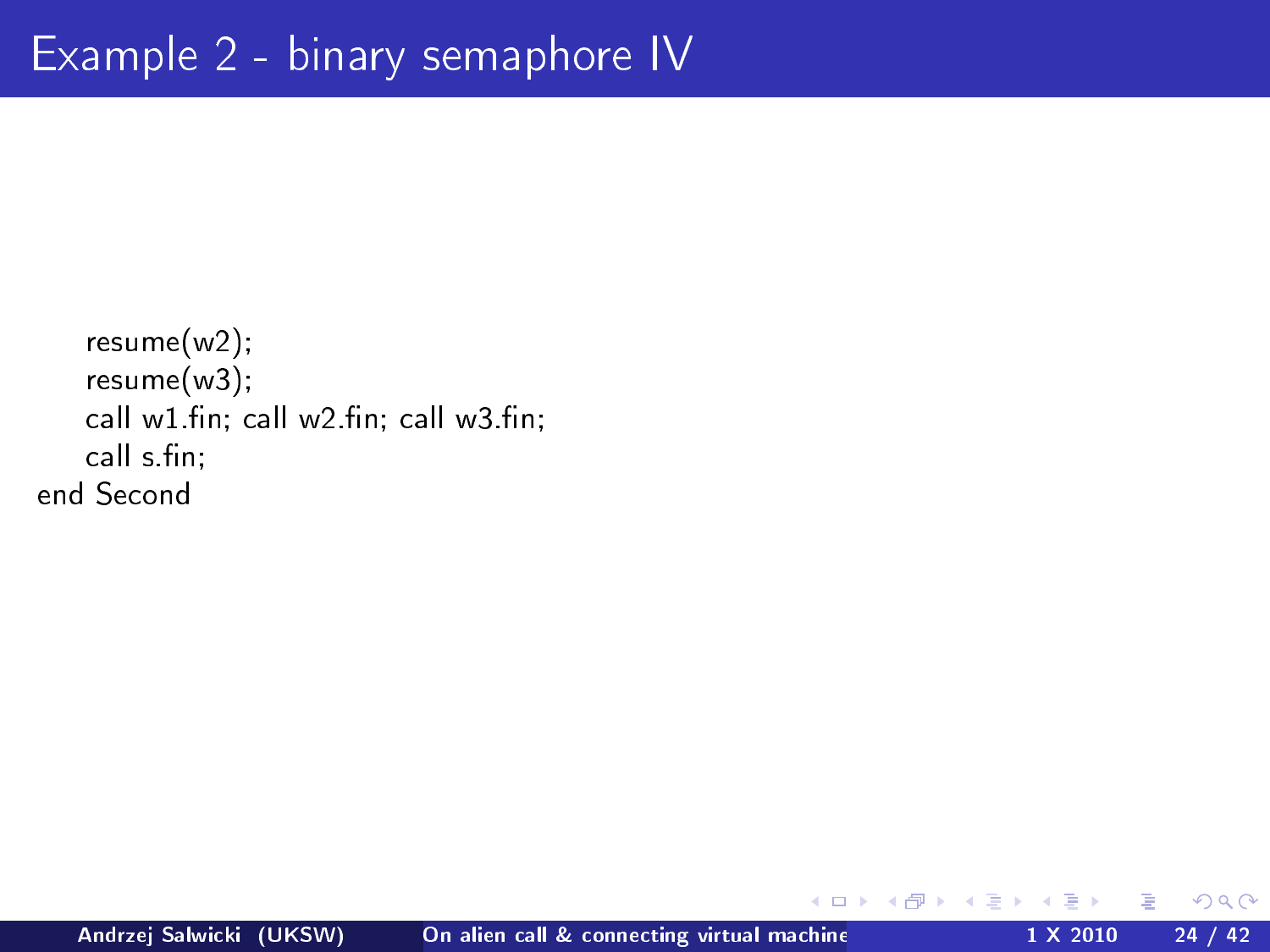The following example is more interesting. We shall analyse it more closely.

つのへ

unit queue:class(type element; size:integer); (\* The auxiliary class implementing queues with a limited capacity. The class is parameterized by the element type and the maximum queue size \*)

unit insert:procedure(e:element); ...

(\* insert element into the queue \*) unit delete:function:element; ...

(\* remove the first element  $*)$ unit isempty:function:boolean; ...

(\* check if the queue is empty \*) unit isfull:function:boolean; ...

(\* check if the queue is full  $*)$ 

end queue;

...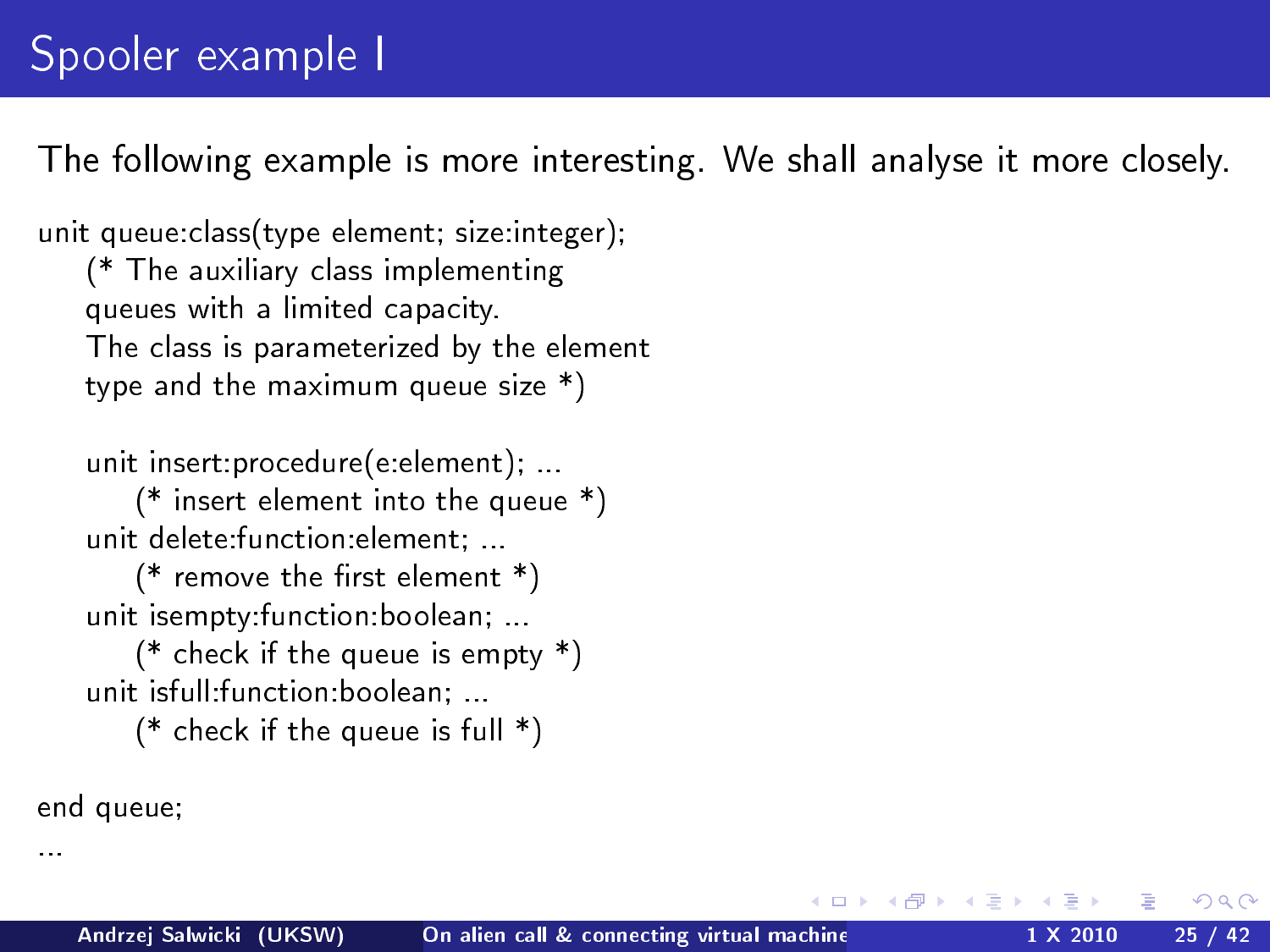# Spooler example II

```
unit spooler:process;
    var Q:queue, (* queue of files *) f:filename;
    unit print: procedure(f: filename);
    begin
       call Q.insert(f);
       if Q.isfull
       then
           return disable print
       fi;
    end print;
begin
    Q = new queue(filename, 50);
    return;
    do
       disable print;
        if Q.isempty
       then accept print
           f_{\rm 1}:
           f := Q delete;
```
 $\blacksquare$ 

 $\Omega$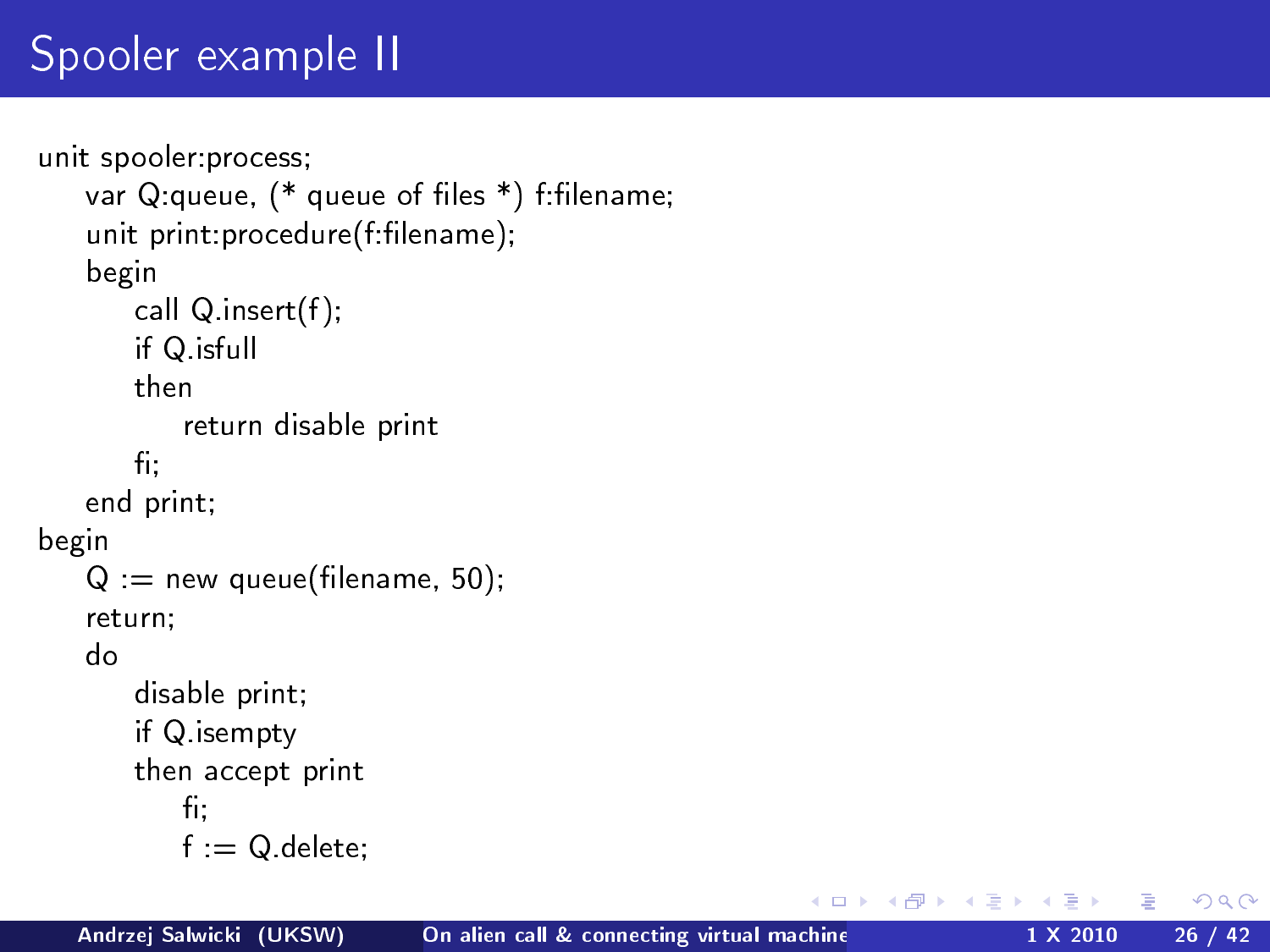# Spooler example III

```
enable print;
       (* send the file f to the printer *)...
   od
end spooler;
```
Two questions arise:

**1** Suppose several active objects simultaneously require printing by executing

```
call s.print(f) \parallel call s.print(f')
```
commands in two objects  $p$  and  $q$ . Can we assure that no request will be lost or improperly queued?

**2** Suppose that the spooler takes a file from the queue to be sent to a printer and simultaneously one or more processes require printing of their files. Can we assure that files will be printed without interleaving their contents and in proper order?

つのへ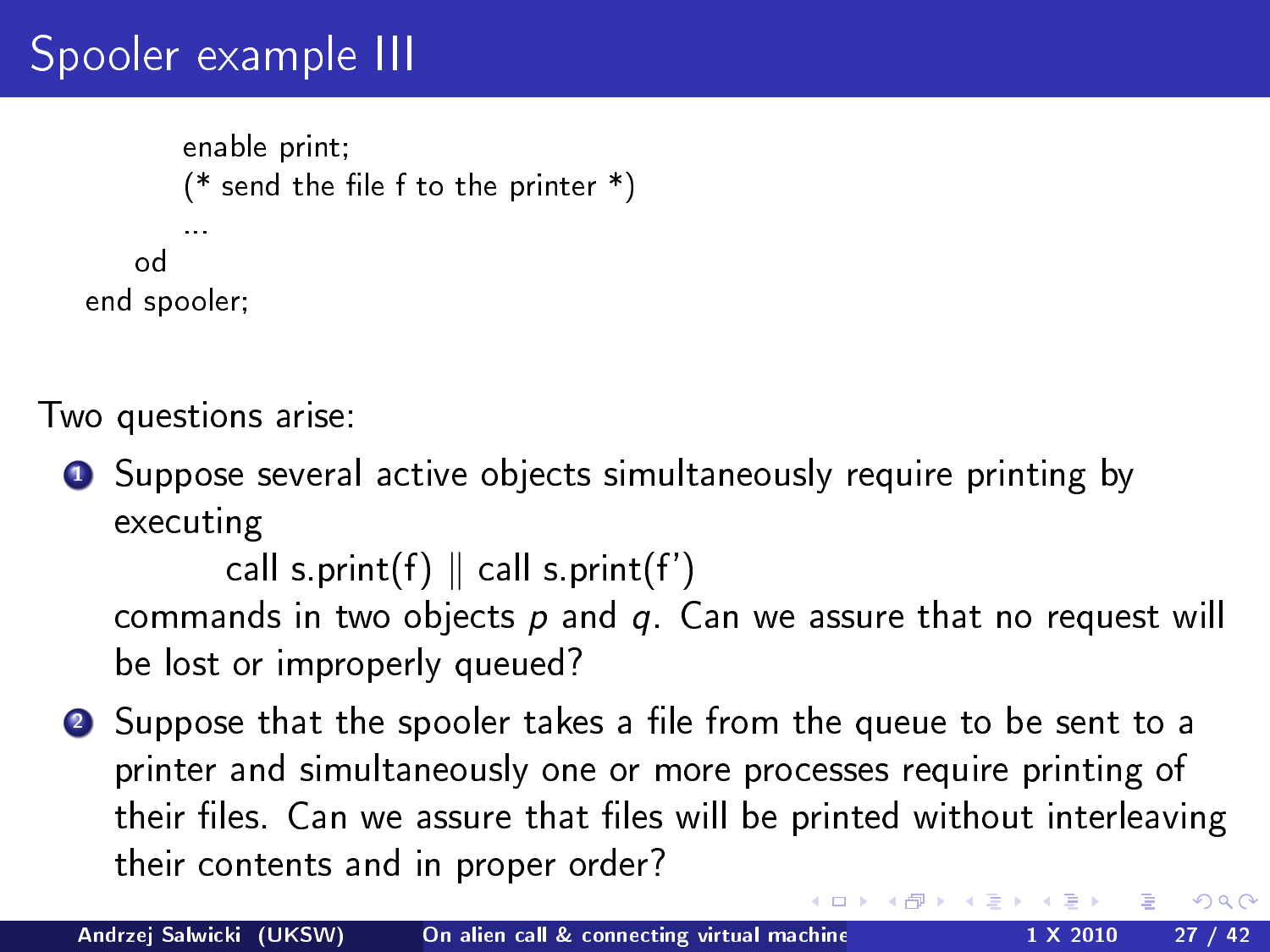These questions find the following answers.

#### Lemma

No request will be lost and the requests will be handled as first-in first-out policy requires.

The positive answer to the first question is founded on the alien call protocol. For it will be impossible that two activation records of procedure print coexist. As concerns the second question: it is sure that the operation Q.delete will not interfere with any operation Q.insert. It is so because we disabled the operation print before attempting to execute operstions delete and isempty.

つのへ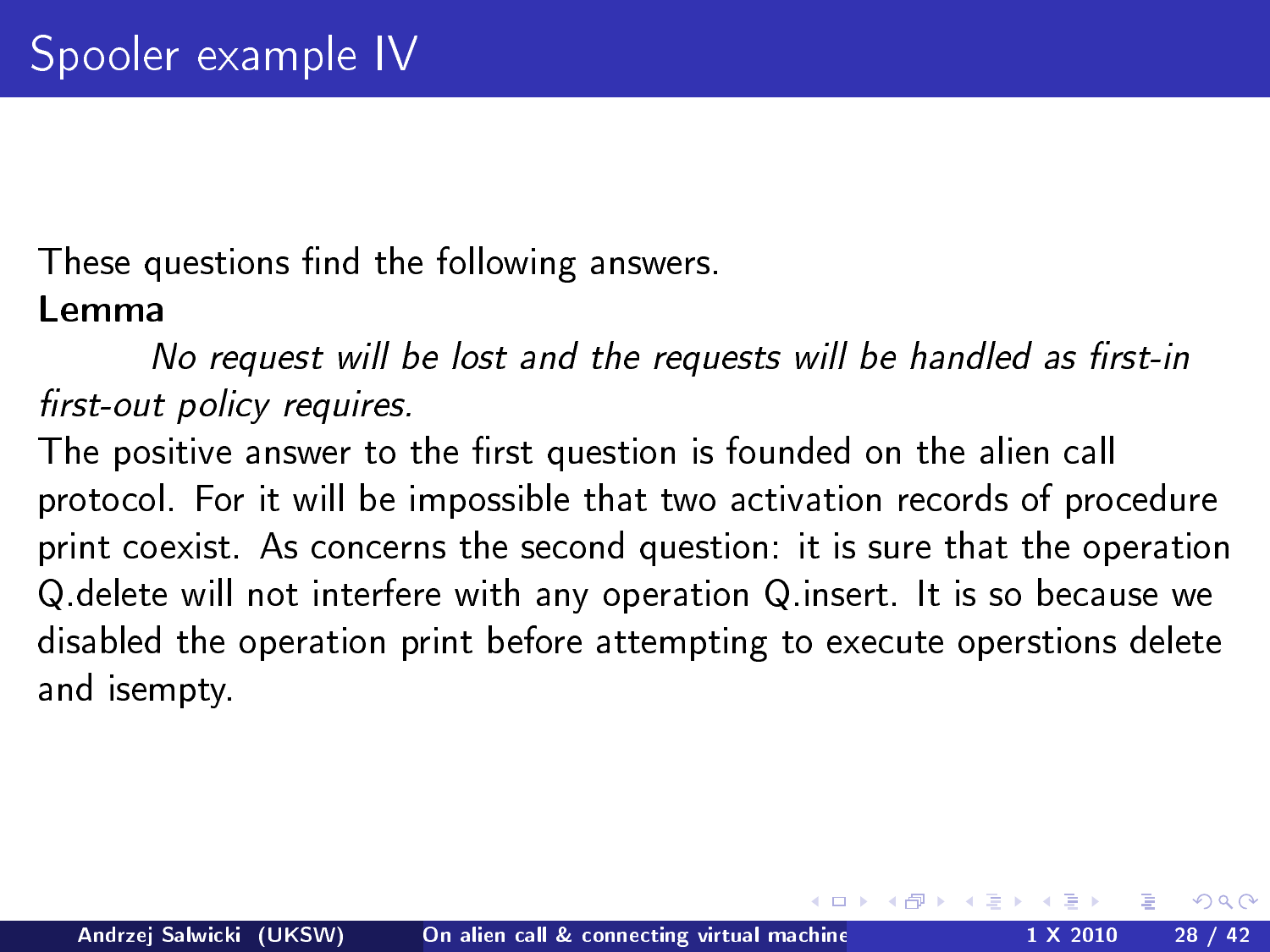The alien call protocol was invented by Bolek Ciesielski in 1988. It was never published in a scientific journal.

<span id="page-28-0"></span>つくい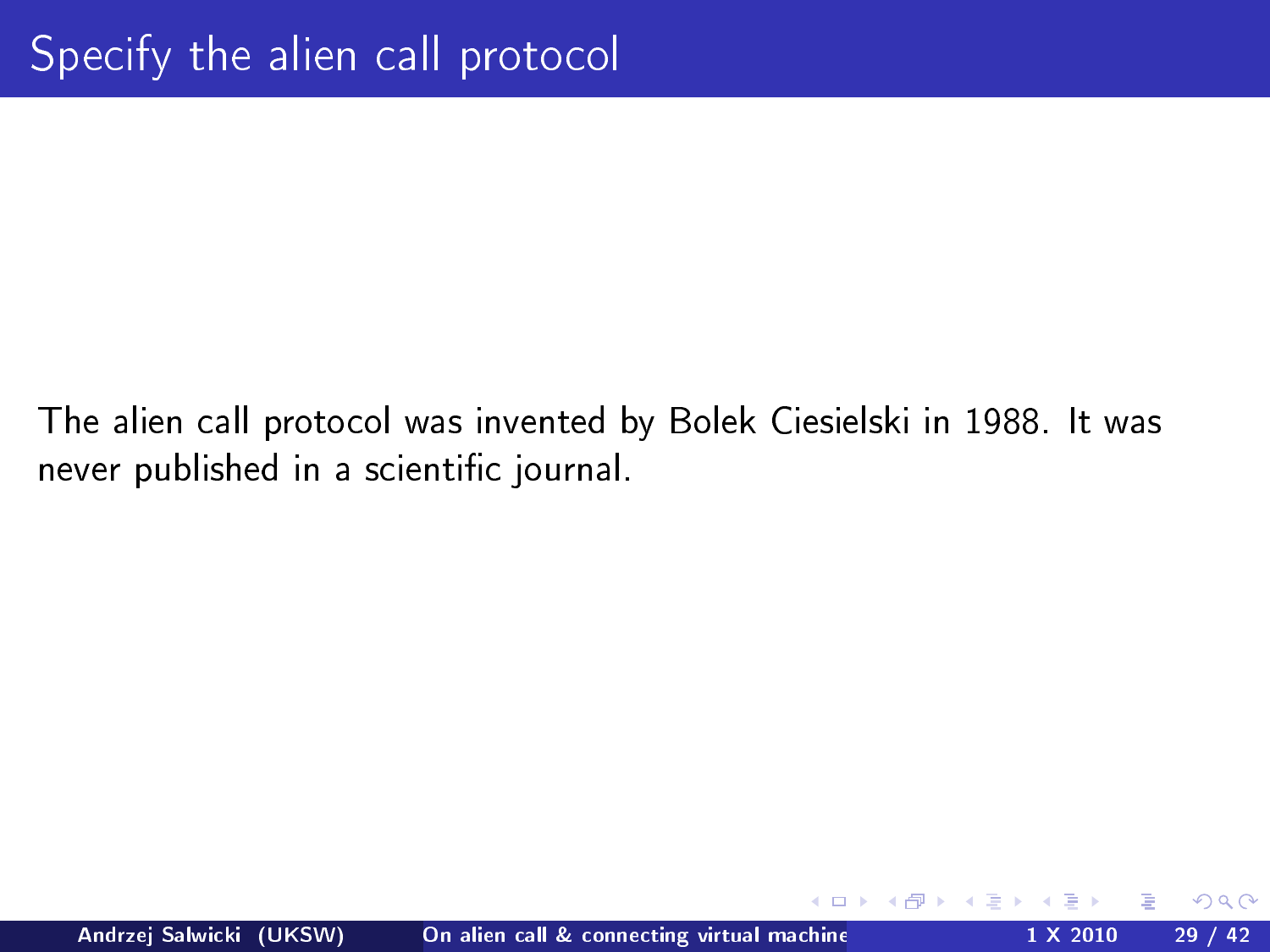Diagrams

 $\equiv$ 

 $299$ 

Þ  $\sim$ 

 $\mathcal{A}$ 

**K ロ ト K 何 ト K ヨ ト**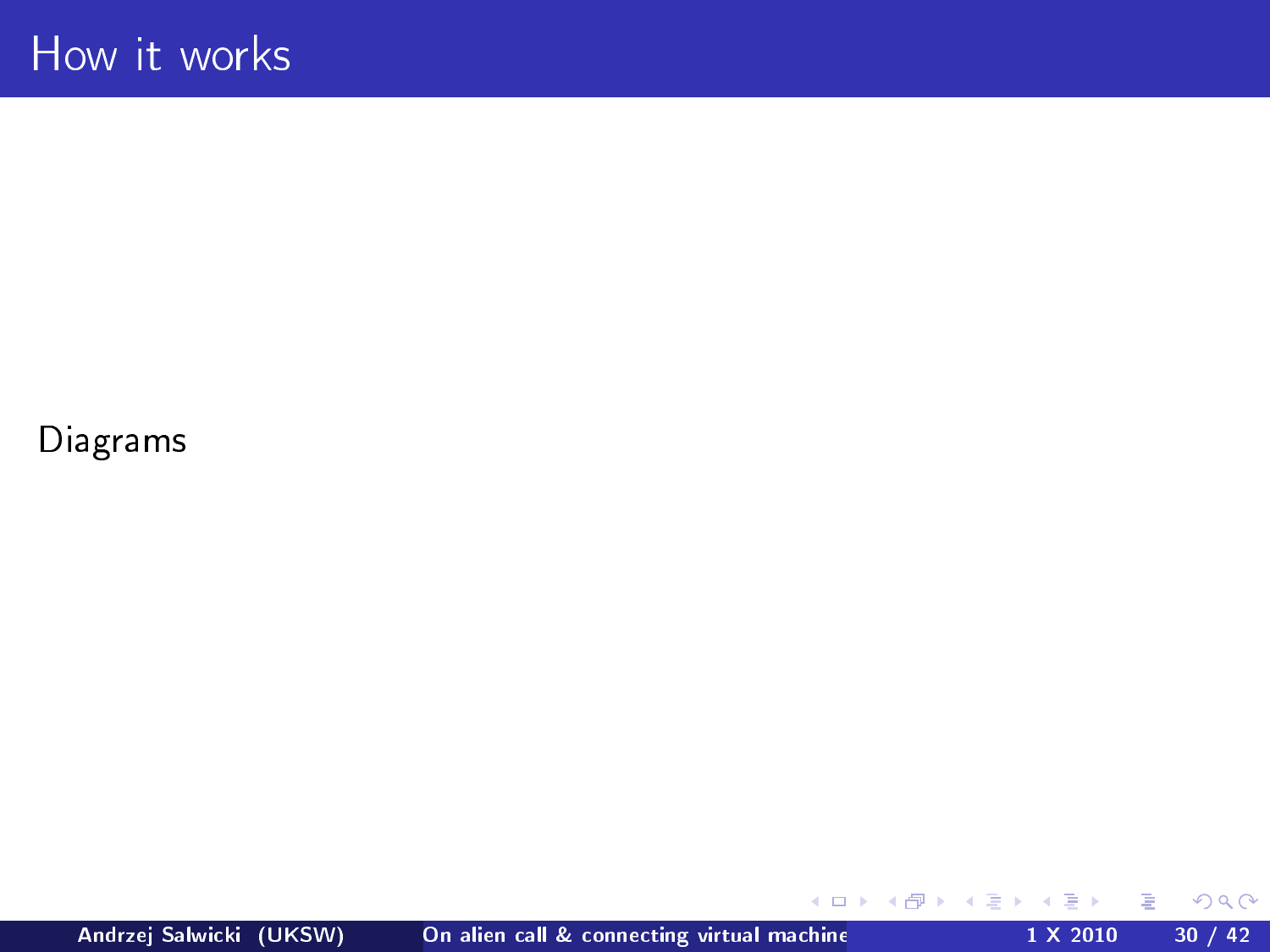## Properties

Andrzej Salwicki (UKSW) On alien call & connecting virtual machine 1 X 2010 31 / 42

 $\Rightarrow$ 

**K ロ ト K 何 ト K ヨ ト K** 

 $2Q$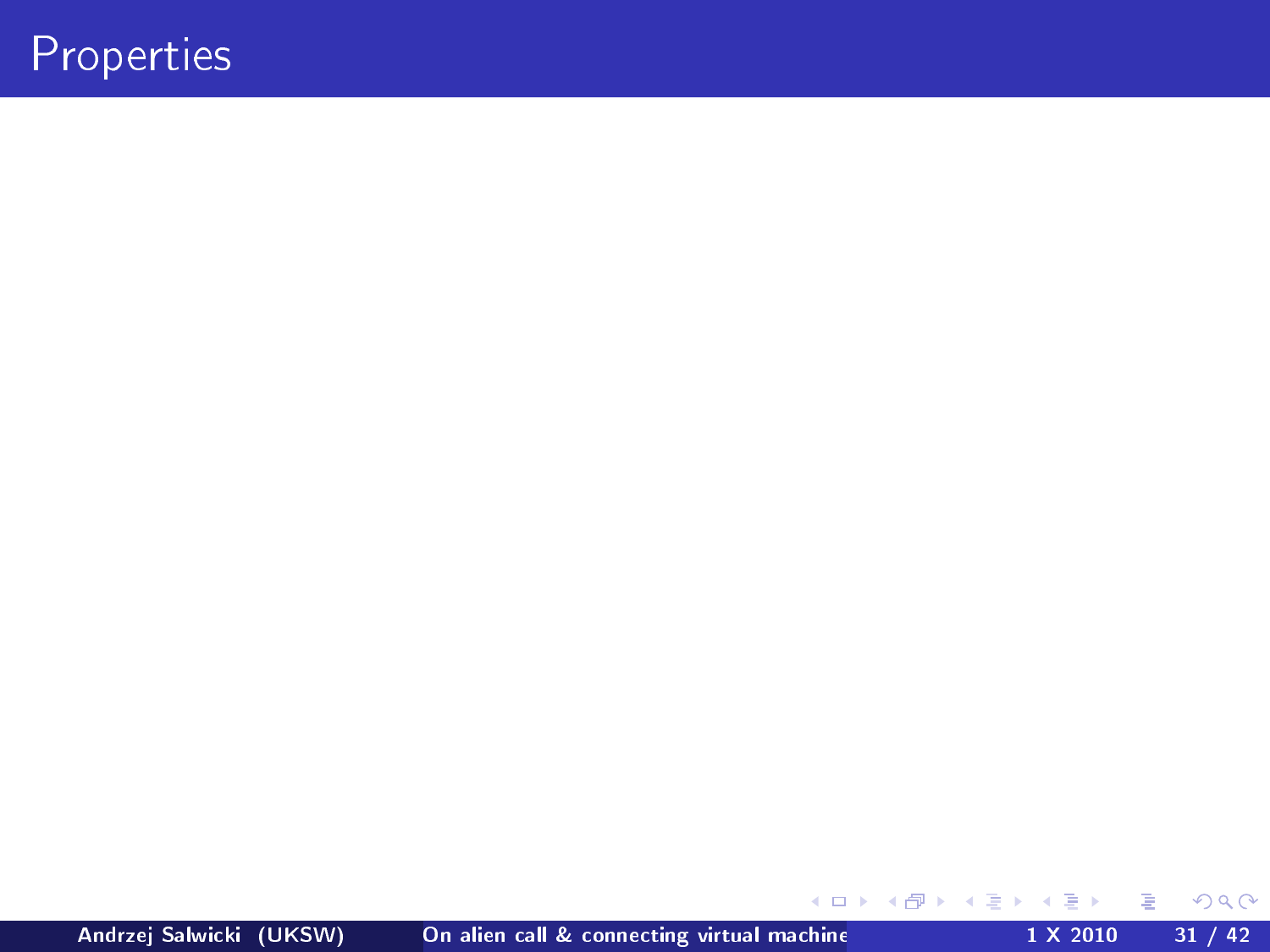## Progress

#### **1** [Introduction](#page-2-0)

2 [Terminology](#page-3-0)

#### 3 [Assumptions](#page-4-0)

- 4 [Scenario of an active object](#page-7-0)
- 5 [Alien call protocol](#page-10-0)
- **6** [Properties](#page-15-0)

#### **[Examples](#page-18-0)**

#### 8 Specification

- [Open problem](#page-31-0)
- **•** [Question](#page-33-0)
- [Remarks](#page-38-0)  $\bullet$

 $\leftarrow$   $\Box$ 

<span id="page-31-0"></span> $QQ$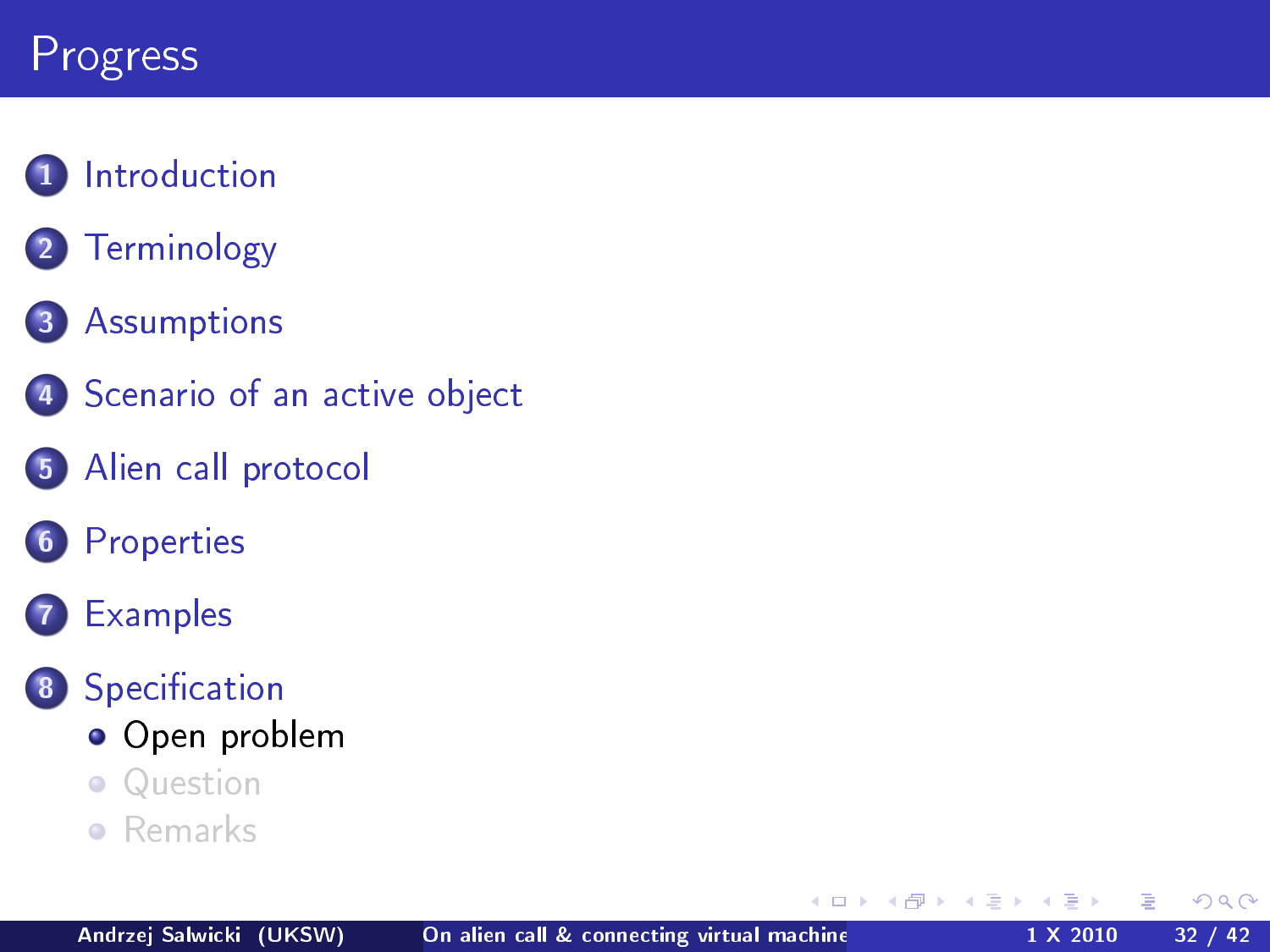Is it possible to implement the alien call protocol in Java? At the beginning we thought it is easy. Now we are not so sure.

つくい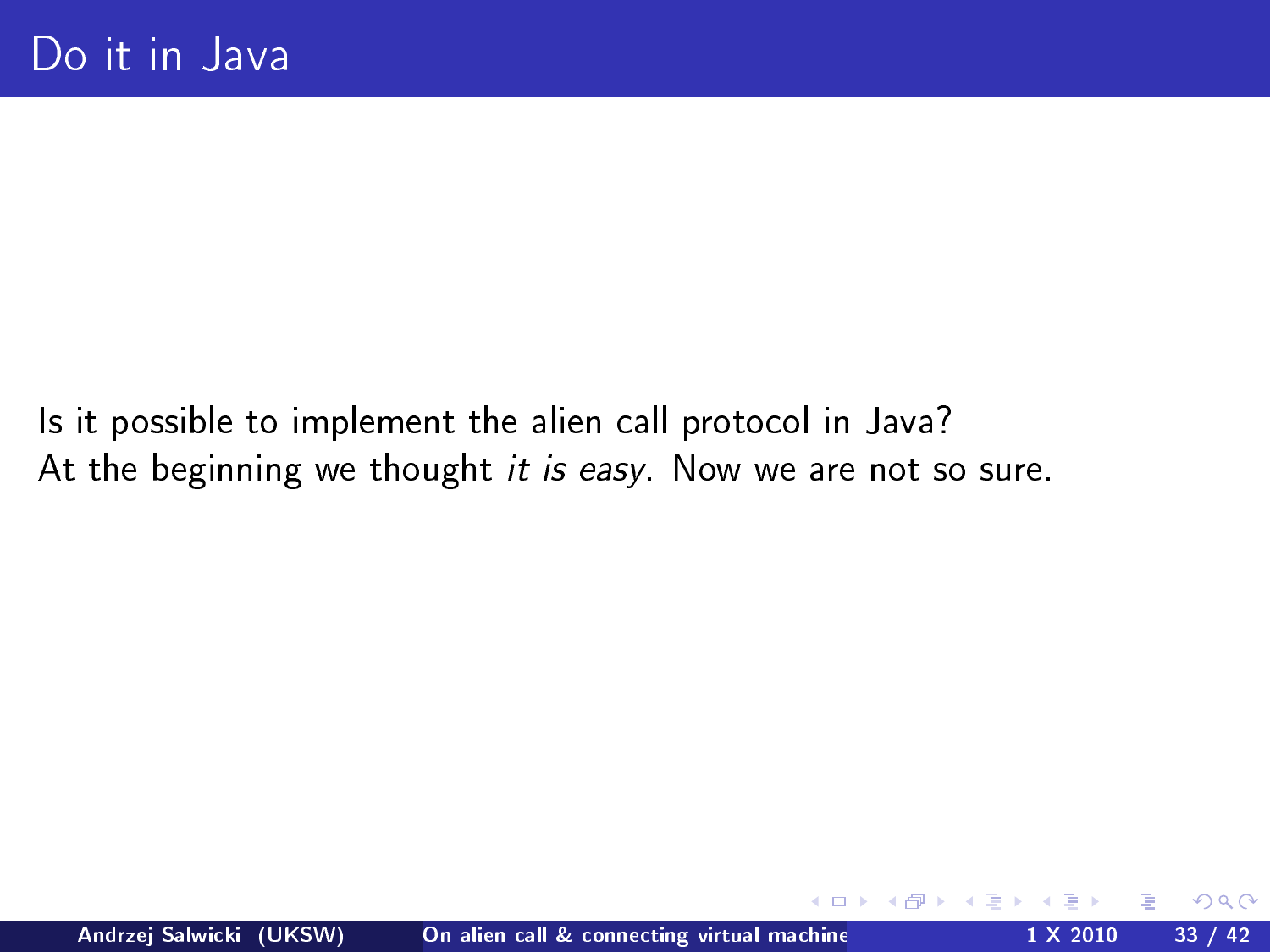## Progress

#### **1** [Introduction](#page-2-0)

2 [Terminology](#page-3-0)

#### 3 [Assumptions](#page-4-0)

- 4 [Scenario of an active object](#page-7-0)
- 5 [Alien call protocol](#page-10-0)
- 6 [Properties](#page-15-0)

#### **[Examples](#page-18-0)**

#### 8 Specification

• [Open problem](#page-31-0)

#### **•** [Question](#page-33-0)

**•** [Remarks](#page-38-0)

 $+$ 

<span id="page-33-0"></span> $QQ$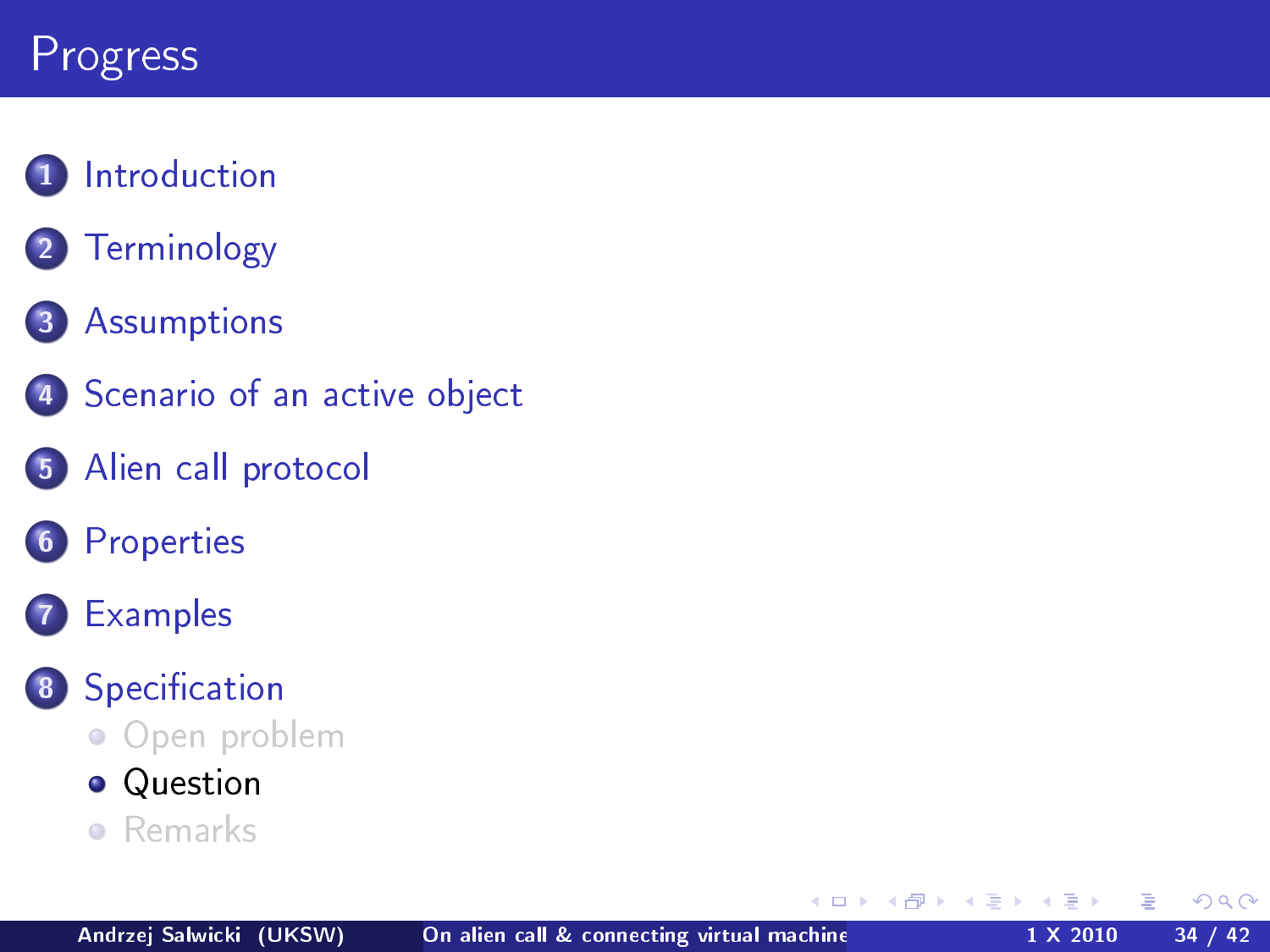Problem: write a class ActiveObject in Java which implements the methods enable, disable, accept as described earlier. Specification - Java style follows

```
interface ActiveObjects extends Runnable {
   /* initially, a new ActiveObject is passive, the set of Enabled
       methods is empty. */
   /* methods changing status */
   void resume(SpecifiAO o)
   void stop()
   /* the instruction stop hangs the execution of the thread,
       the instruction resume(o) resumes execution of the thread o. *//* methods changing Mask */
   void enable(String m)
   void disable(String m)
   /* methods of collaboration */
                                                (□) (@)
```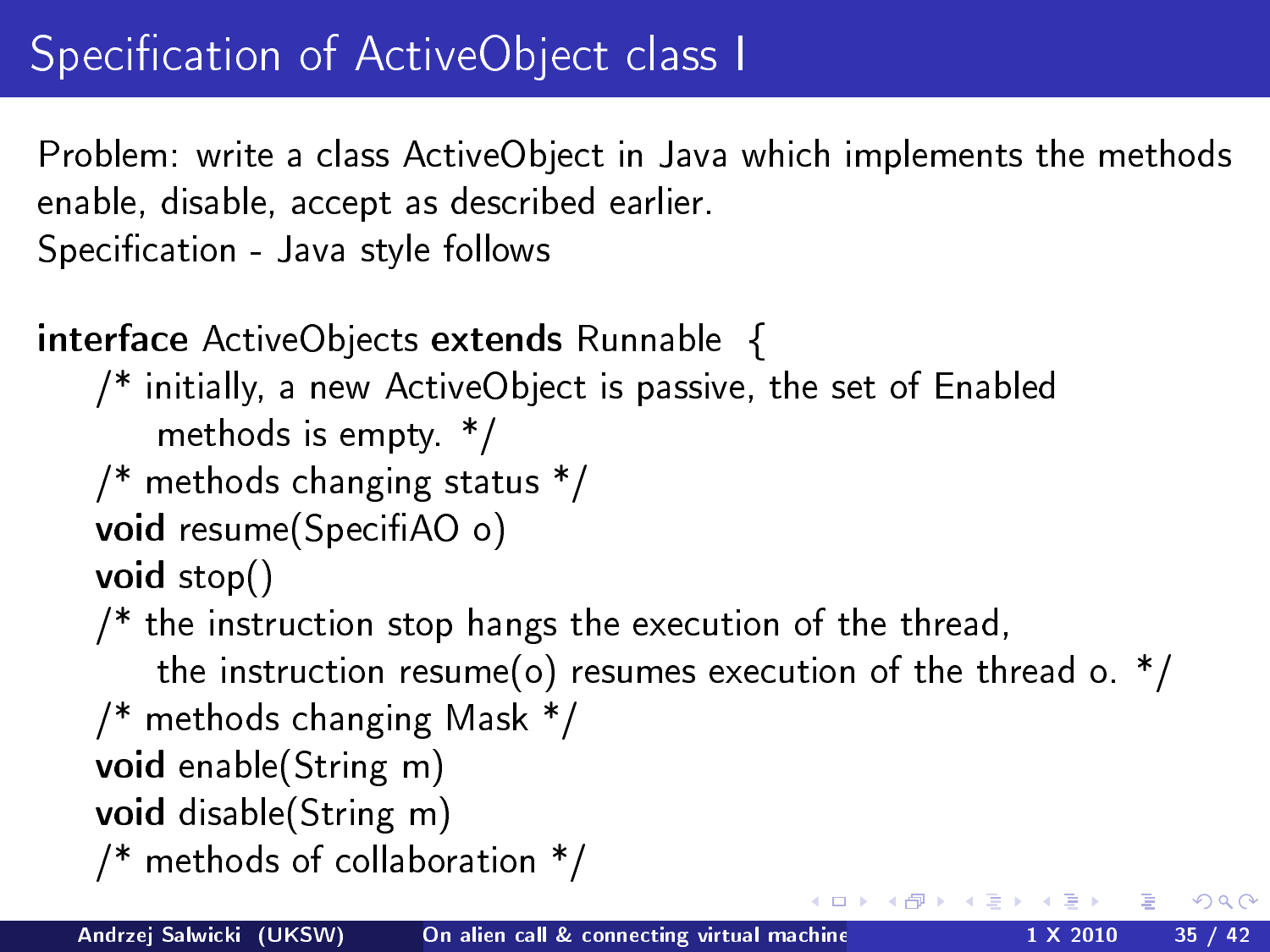## Specification of ActiveObject class II

```
void accept(String m)
```

```
void alienCall()
```
 $/*$  Let ActiveObjects be a class implementing this specification. Let P be a class extending the class ActiveObjects. Let o be an active object of the class P. Consider the instructions of the thread o.

- A) the effect of enable: the methods m of the thread become enabled. Enabled := Enabled  $\cup$   $\{m\}$
- B) the effect of disable

Enabled := Enabled  $\{m\}$ 

C) the effect of accept

The instruction accept will be executed in cooperation of an instructic alienCall, see the point E.

つのへ

- It means that another active object of
- a class derived from ActiveObject must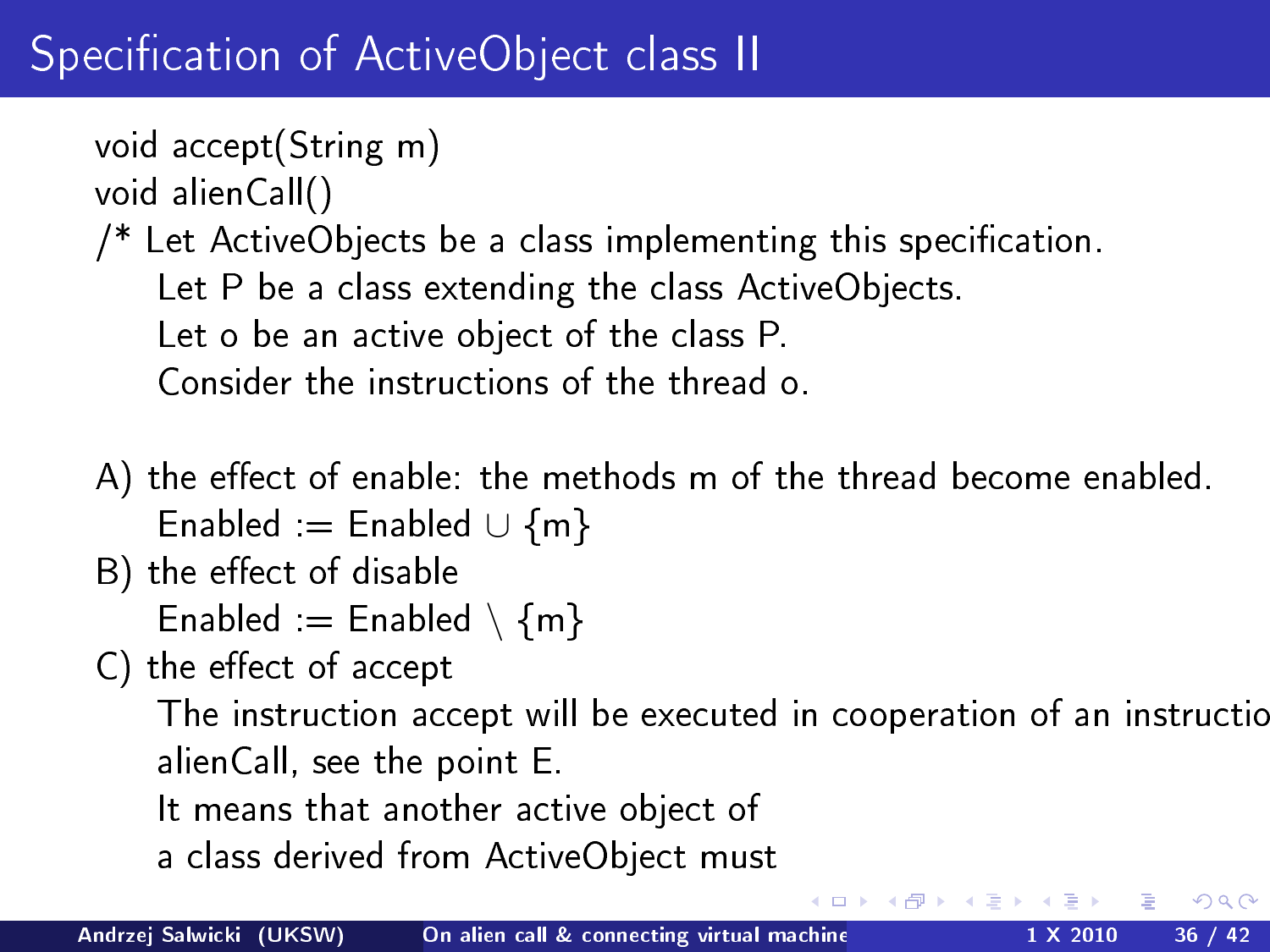## Specification of ActiveObject class III

begin to execute alienCall(o, m, params) D) the effect of an alien call D1) the object o must be in state Active, the method m must be Enabled. E) When a rendez-vous of two Active Objects is reached then e1) the parameters of alien call of the method m are transferred to the object o, e2) the called object o executes the method m with with the actual parametersobtained from the caller object. F) Asynchronous alien call When one caller process encounter an alien call instruction and the callee process is active and the method is enabled then the callee interrupts the execution of its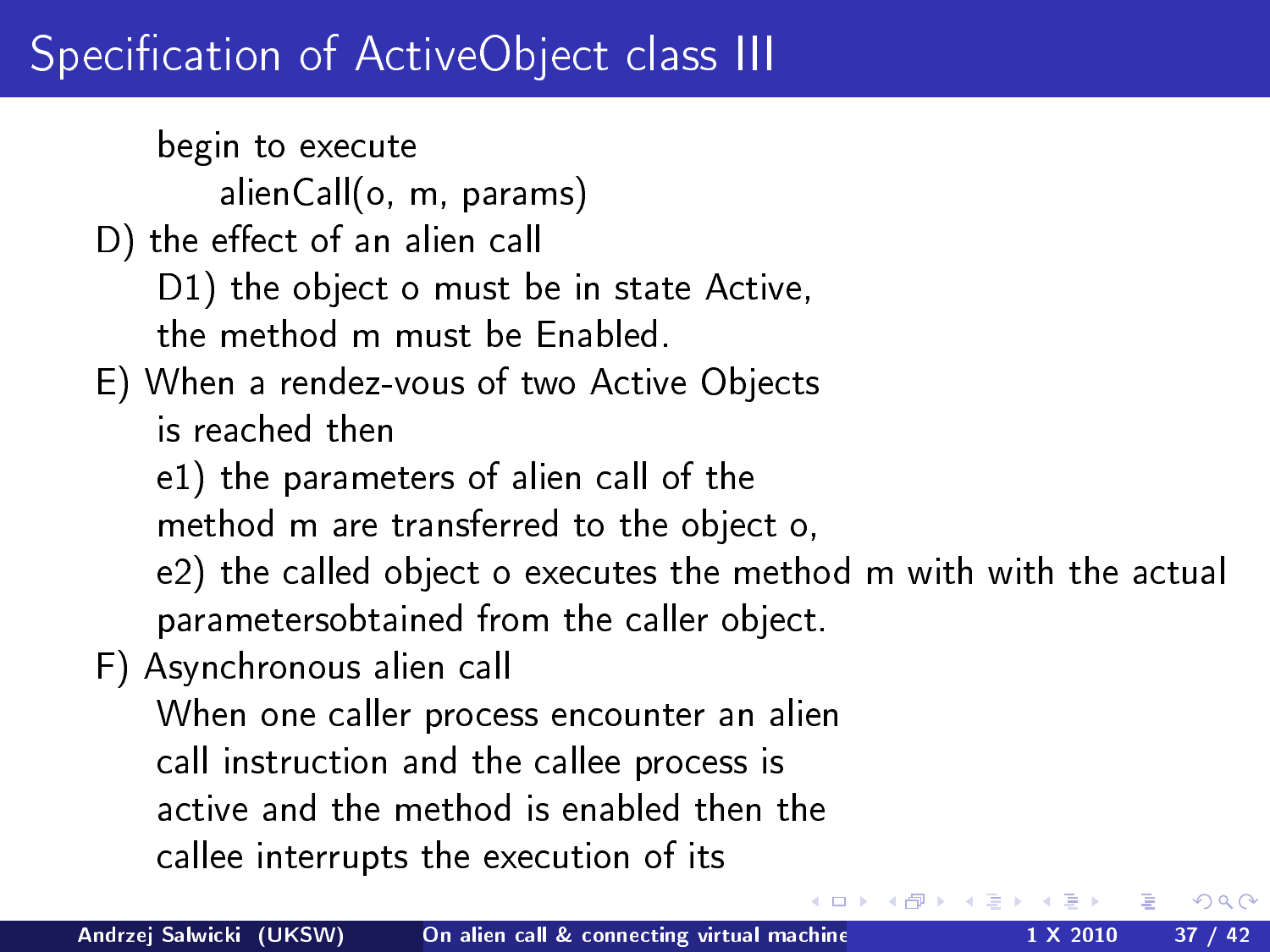```
thread and executes alien call instruction
    - see E)
*/
} // end of interface
```
 $\leftarrow$ 

つくい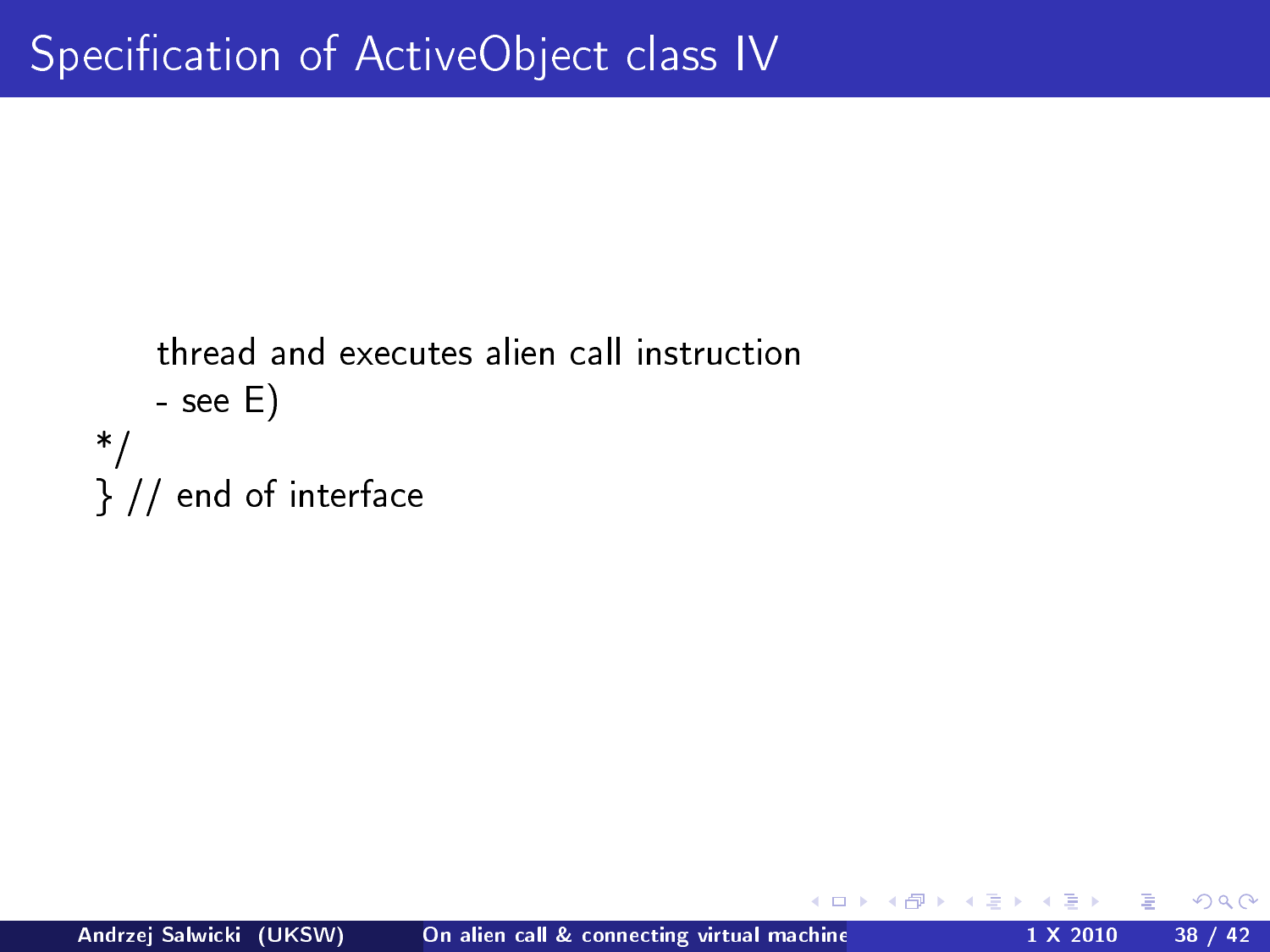## Progress

#### **1** [Introduction](#page-2-0)

2 [Terminology](#page-3-0)

#### 3 [Assumptions](#page-4-0)

- 4 [Scenario of an active object](#page-7-0)
- 5 [Alien call protocol](#page-10-0)
- **6** [Properties](#page-15-0)

#### **[Examples](#page-18-0)**

#### 8 Specification

- [Open problem](#page-31-0)
- **•** [Question](#page-33-0)
- **o** [Remarks](#page-38-0)

 $\leftarrow$   $\Box$ 

<span id="page-38-0"></span> $QQ$ 

∍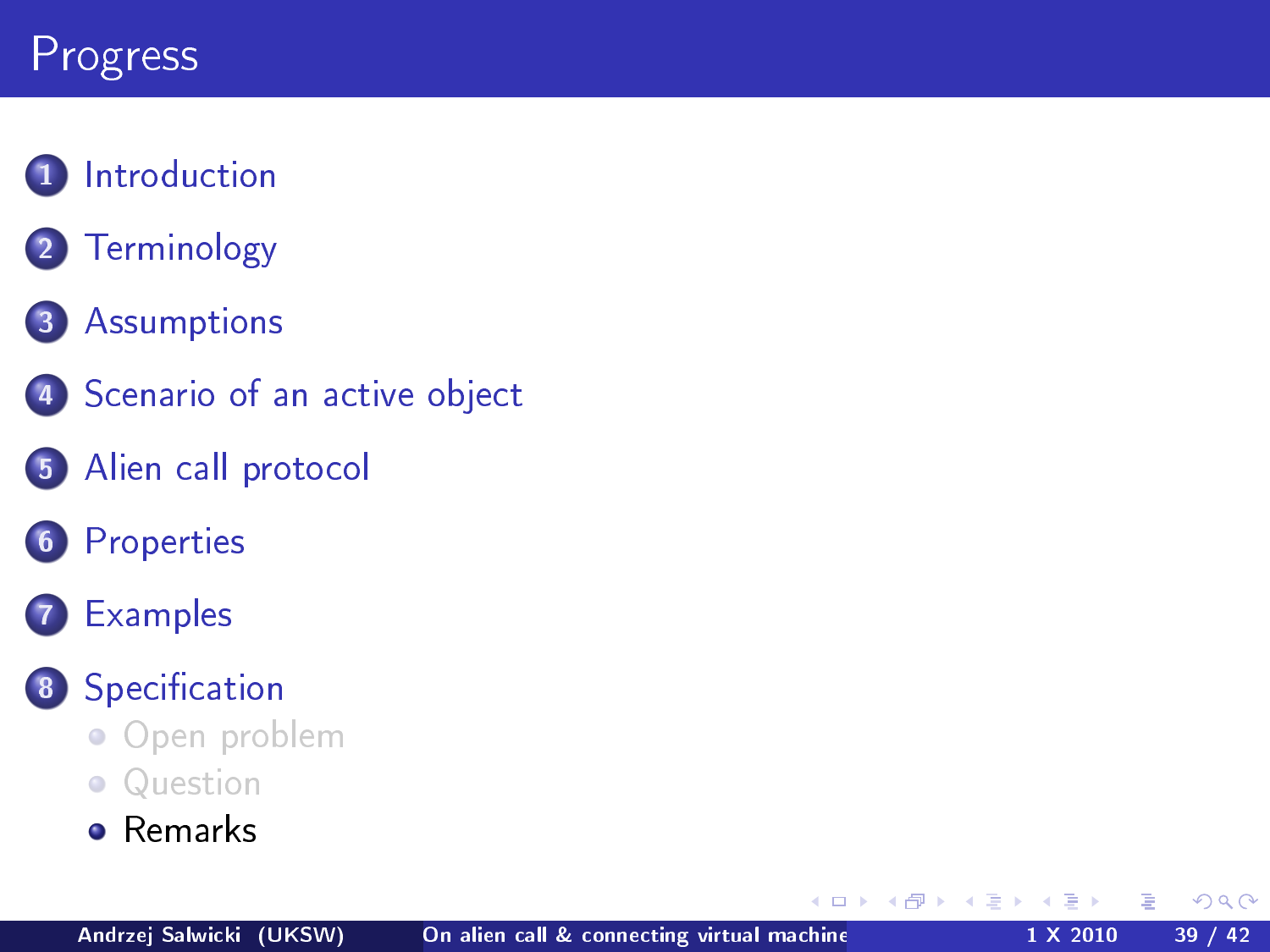Let us describe which solutions should be rejected.

Any solution that requires a modification of JVM - Java Virtual Machine. For it means a modification of the language. More important it will be rejected by the users. Any solution which requires that program is to be edited after compilation. We can imagine two attempts to implement the protocol:

- $\bullet$  The first attempt would consist in replacing semicolons by calls of an instruction checking whether an alien call occurred.
- 2 Another concept would consist in editing the file class after compilation. One may insert the calls of a method which checks whether an alien call occurred.

Someone suggested to use a listener object. Is it a solution?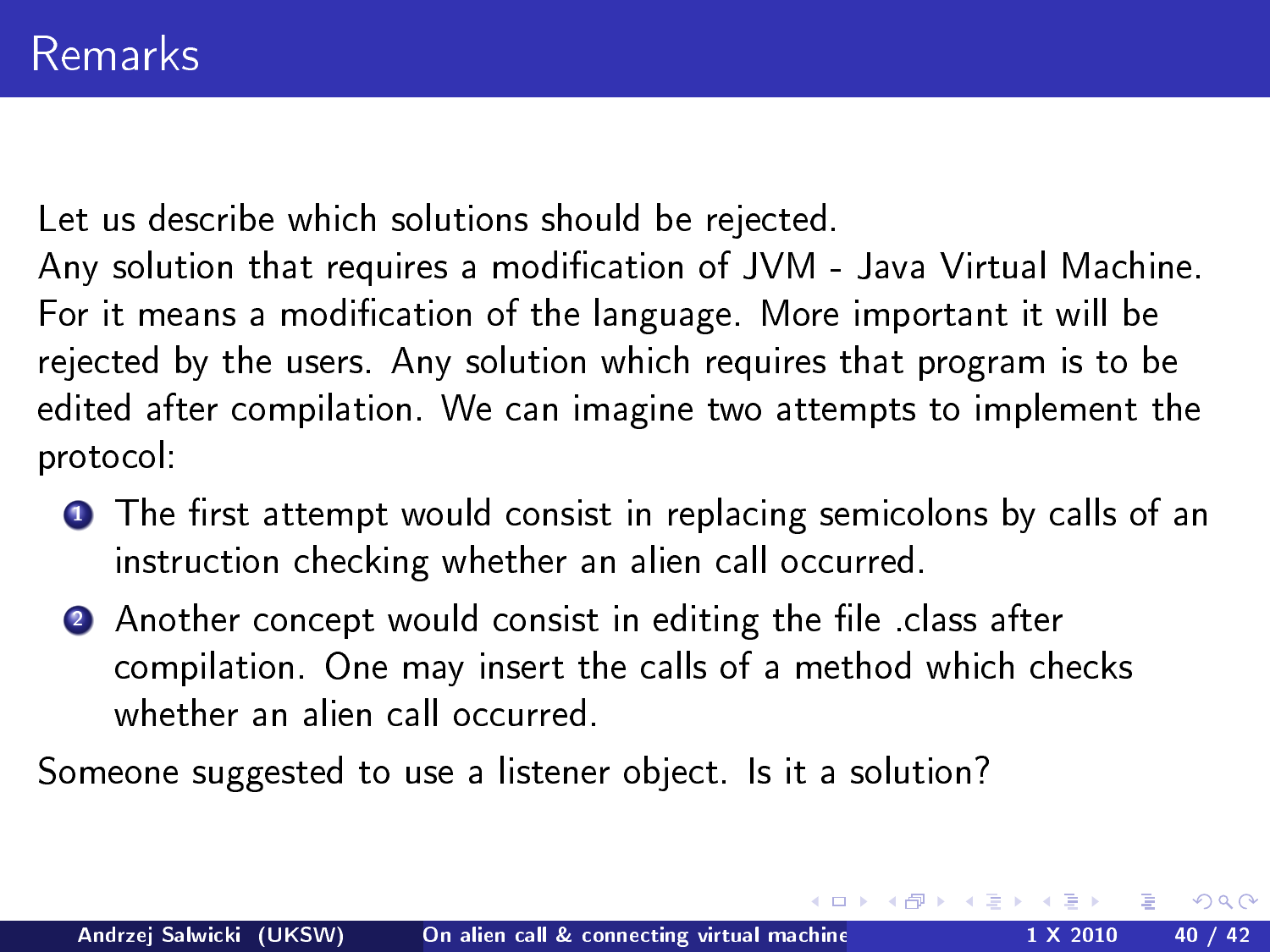An author of a solution or of a proof that no solution exist will obtain a prize. Today, October 1, 2010, the prize is 100 Euro.

 $\leftarrow$ 

つくい